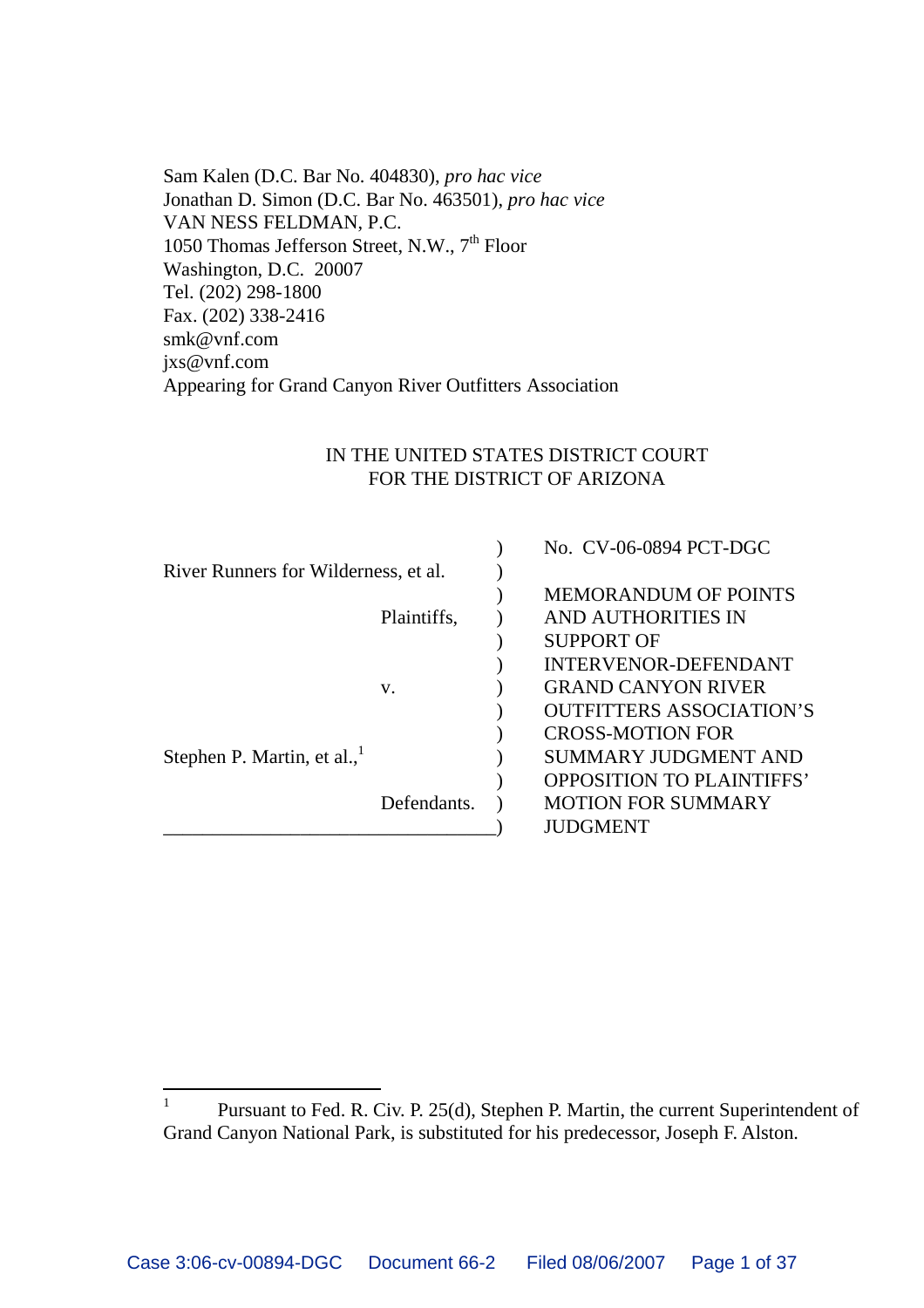## **TABLE OF CONTENTS**

| I.   |           | Plaintiffs Cannot Establish That NPS's Management of the<br>Colorado River Corridor Violates Any Applicable Statutory or |  |
|------|-----------|--------------------------------------------------------------------------------------------------------------------------|--|
|      | A.        | The Colorado River Corridor in Grand Canyon National<br>Park is Not "Wilderness" Under the Wilderness Act of 1964  3     |  |
|      | <b>B.</b> | The NPS's Old Management Plans and Management Policies<br>Neither Require That Motorized Use be Discontinued Nor         |  |
| Π.   |           | NPS's Authorization of Commercial Services in the Park Is                                                                |  |
| III. |           | NPS's Management of the Colorado River Corridor is Fully<br>Consistent With Its Obligations under the Organic Act 18     |  |
|      | A.        | NPS's Allocation of Use Does Not Interfere with<br>Plaintiff's Free Access to a Natural Wonder of Grand                  |  |
|      | <b>B.</b> | NPS's Allocation of Use is Not Arbitrary and Capricious                                                                  |  |
|      | C.        | NPS's Determination that Motorized Activities in the River<br>Corridor Do Not Impair the Park's Natural Soundscape       |  |
|      | D.        | Plaintiffs Have Failed to Show That NPS Failed to<br>Conserve the River Corridor's Natural Soundscape and                |  |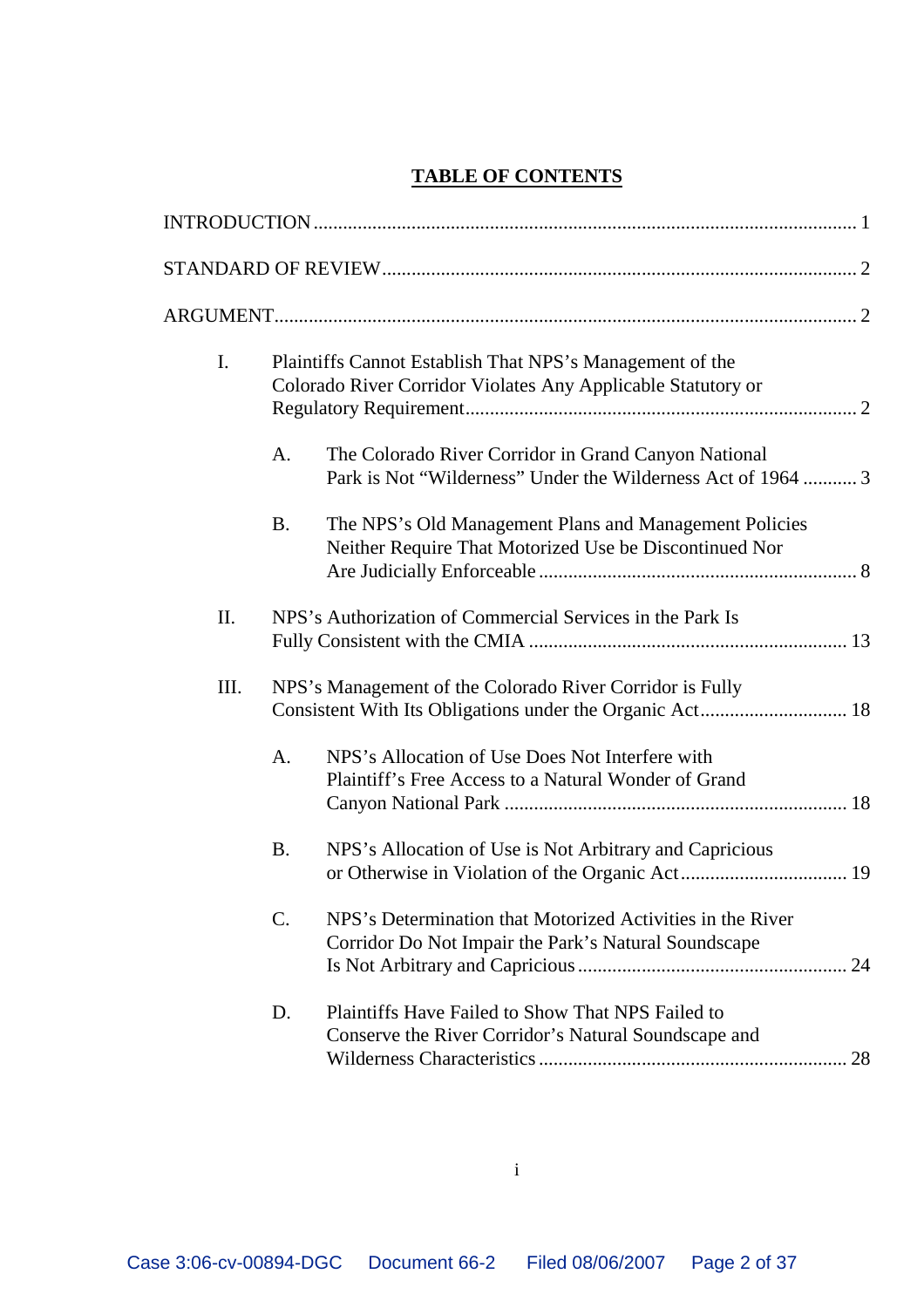| IV. NPS's Development and Adoption of the Revised CRMP Is |  |
|-----------------------------------------------------------|--|
|                                                           |  |
|                                                           |  |
|                                                           |  |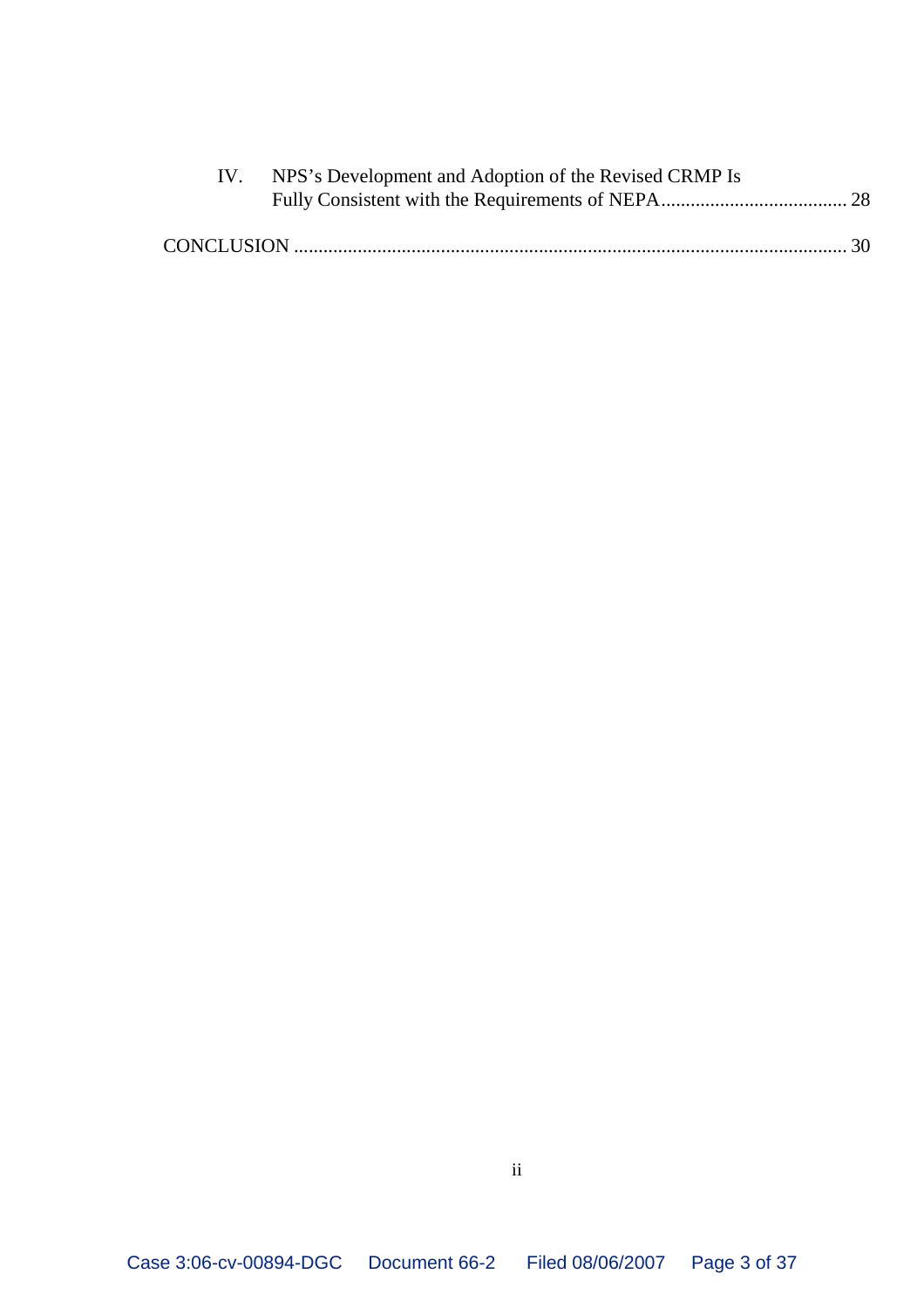### **TABLE OF AUTHORITIES**

## **CASES**

| Alaska Wildlife Alliance v. Jensen, 108 F.3d 1065 (9th Cir. 1997) 24, 25          |
|-----------------------------------------------------------------------------------|
| Bicycle Trails Council of Marin v. Babbitt, 82 F.3d 1445 (9th Cir. 1996)  24, 25  |
| Cement Kiln Recycling Coalition v. EPA, 2007 U.S. App. LEXIS 16711 (D.C. Cir.     |
|                                                                                   |
|                                                                                   |
| Clark v. Community for Creative Non-Violence, 468 U.S. 288 (1984) 13              |
| Conservation Law Foundation v. Secretary of Interior, 864 F.2d 954 (1st Cir.      |
| Friends of the Boundary Waters Wilderness v. Robertson, 978 F.2d 1484 (9th Cir.   |
|                                                                                   |
| High Sierra Hikers Association v. Blackwell, 390 F.3d 630 (9th Cir. 2004)  5, 8   |
|                                                                                   |
|                                                                                   |
| Motor Vehicle Manufacturers Association of U.S., Inc. v. State Farm Mutual        |
| National Park Hospitality Association v. Department of the Interior, 538 U.S. 803 |
| National Wildlife Federation v. National Park Service, 669 F. Supp. 384 (D. Wyo.  |
| Native Ecosystems Council v. U.S. Forest Service, 418 F.3d 953 (9th Cir. 2005) 28 |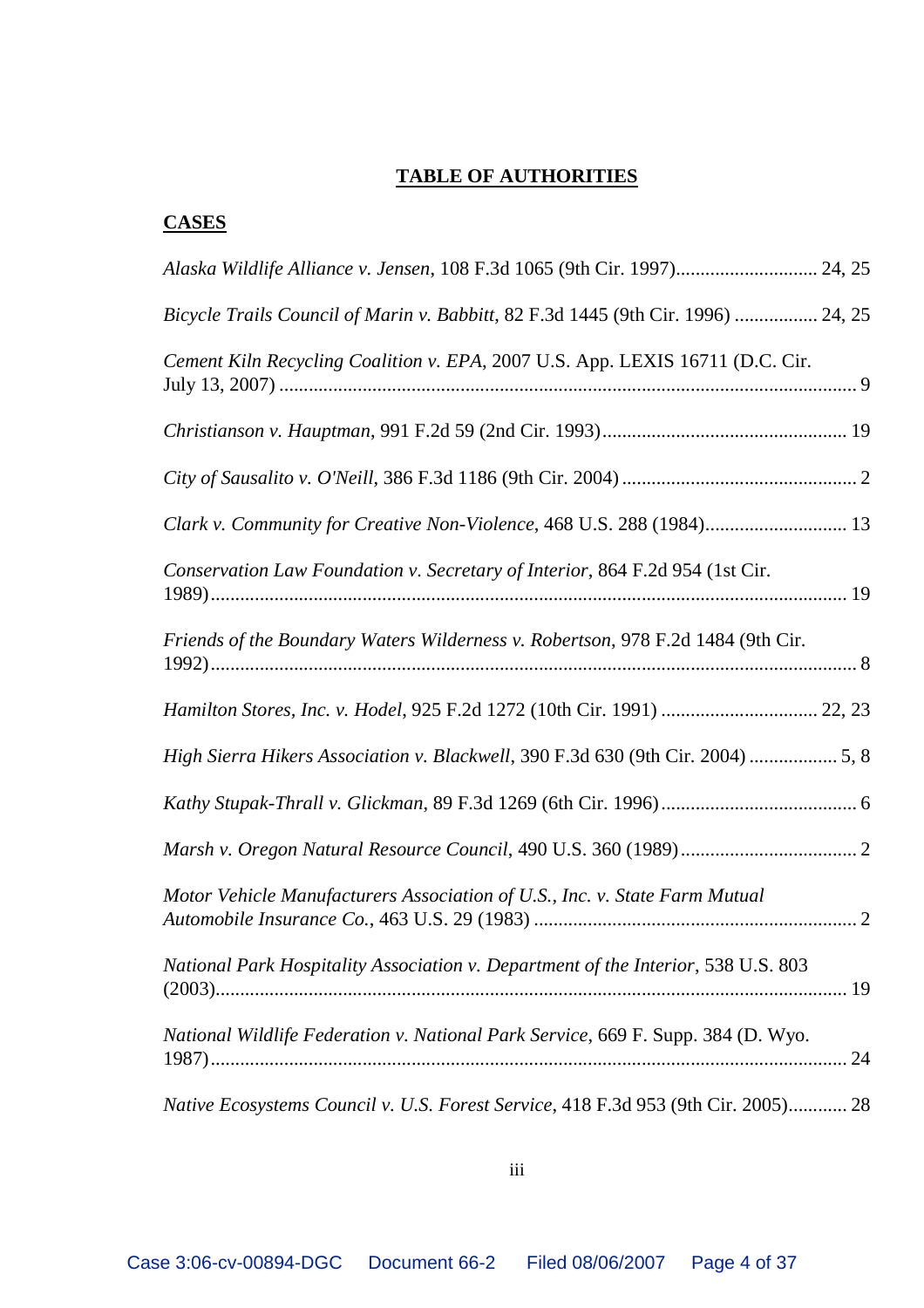| Okanogan Highlands Alliance v. Williams, 236 F.3d 468 (9th Cir. 2000)  2               |
|----------------------------------------------------------------------------------------|
| Organized Fishermen of Florida v. Hodel, 775 F.2d 1544 (11th Cir. 1985)  24            |
| Randall v. Norton, No. 00-349, 2004 U.S. Dist. LEXIS 29870                             |
| Selkirk Conservation Alliance v. Forsgren, 336 F.3d 944 (9th Cir. 2003)  2             |
| Sierra Club v. Dombeck, 161 F. Supp. 2d 1052 (D. Ariz. 2001), appeal dismissed,        |
| Southern Utah Wilderness Alliance v. Dabney, 222 F.3d 819 (10th Cir. 2000)  20         |
| Universal Interpretive Shuttle Corp. v. WMATA, 393 U.S. 186 (1968) 18                  |
| Washington Crab Producers, Inc. v. Mosbacher, 924 F.2d 1438 (9th Cir. 1990)  2         |
| Wilderness Public Rights Fund v. Kleppe, 608 F.2d 1250 (9th Cir. 1972)  18, 21, 22, 23 |
|                                                                                        |
| Wilderness Society v. U.S. Fish and Wildlife Service, 353 F.3d 1051 (9th Cir.          |
|                                                                                        |
| Wilkenson v. Department of Interior, 634 F. Supp. 1265 (D. Colo. 1986)  24             |

# **FEDERAL STATUTES**

| Act to Amend the Grand Canyon National Park Enlargement Act, |  |
|--------------------------------------------------------------|--|
| Administrative Procedure Act, 5 U.S.C. §§ 500-596            |  |

iv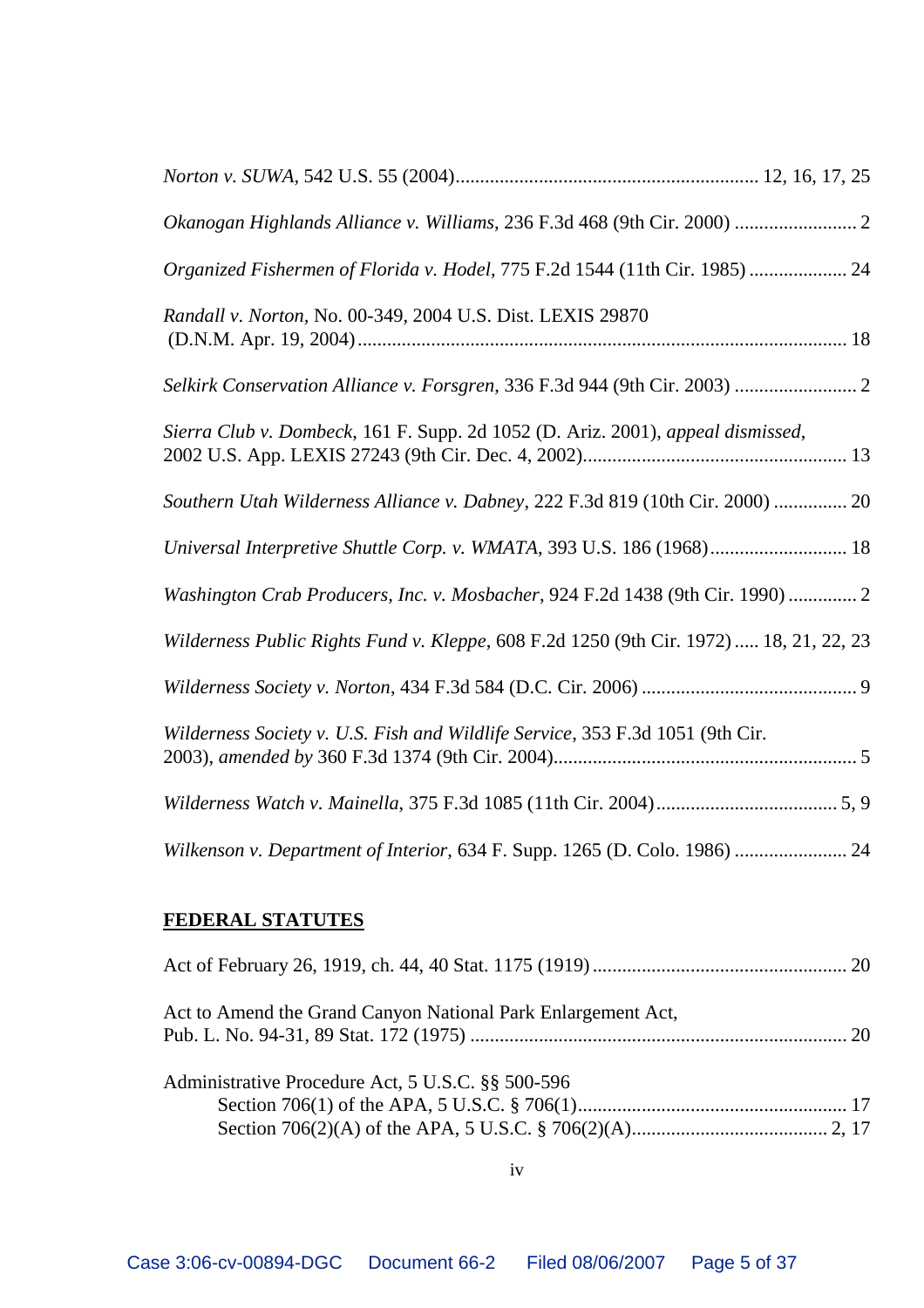| Boundary Waters Canoe Area Wilderness Act, Pub. L. No. 95-495,                                                                                           |
|----------------------------------------------------------------------------------------------------------------------------------------------------------|
| Concessions Management Improvement Act, 16 U.S.C. §§ 5901 et seq.<br>Section 402(b) of the Concessions Management Improvement Act,                       |
|                                                                                                                                                          |
| Grand Canyon National Park Enlargement Act, Pub. L. No. 93-620, 88 Stat. 2089                                                                            |
|                                                                                                                                                          |
| National Parks Overflights Act, Pub. L. No. 100-91, 101 Stat. 674 (1987) 20                                                                              |
| National Park Service Organic Act, 16 U.S.C. §§ 1, et seq                                                                                                |
| Okefenokee National Wildlife Refuge Act, Pub. L. No. 93-429, 88 Stat. 1179, § 2                                                                          |
| Wilderness Act of 1964, 16 U.S.C. 1131-36                                                                                                                |
| Federal Land Policy and Management Act of 1976, Pub. L. 94-579, 90 Stat.<br>2743 (1976)<br>Section 603(c) of the Federal Land Policy and Management Act, |

## **FEDERAL REGULATIONS**

36 C.F.R. § 7.4................................................................................................................... 21

v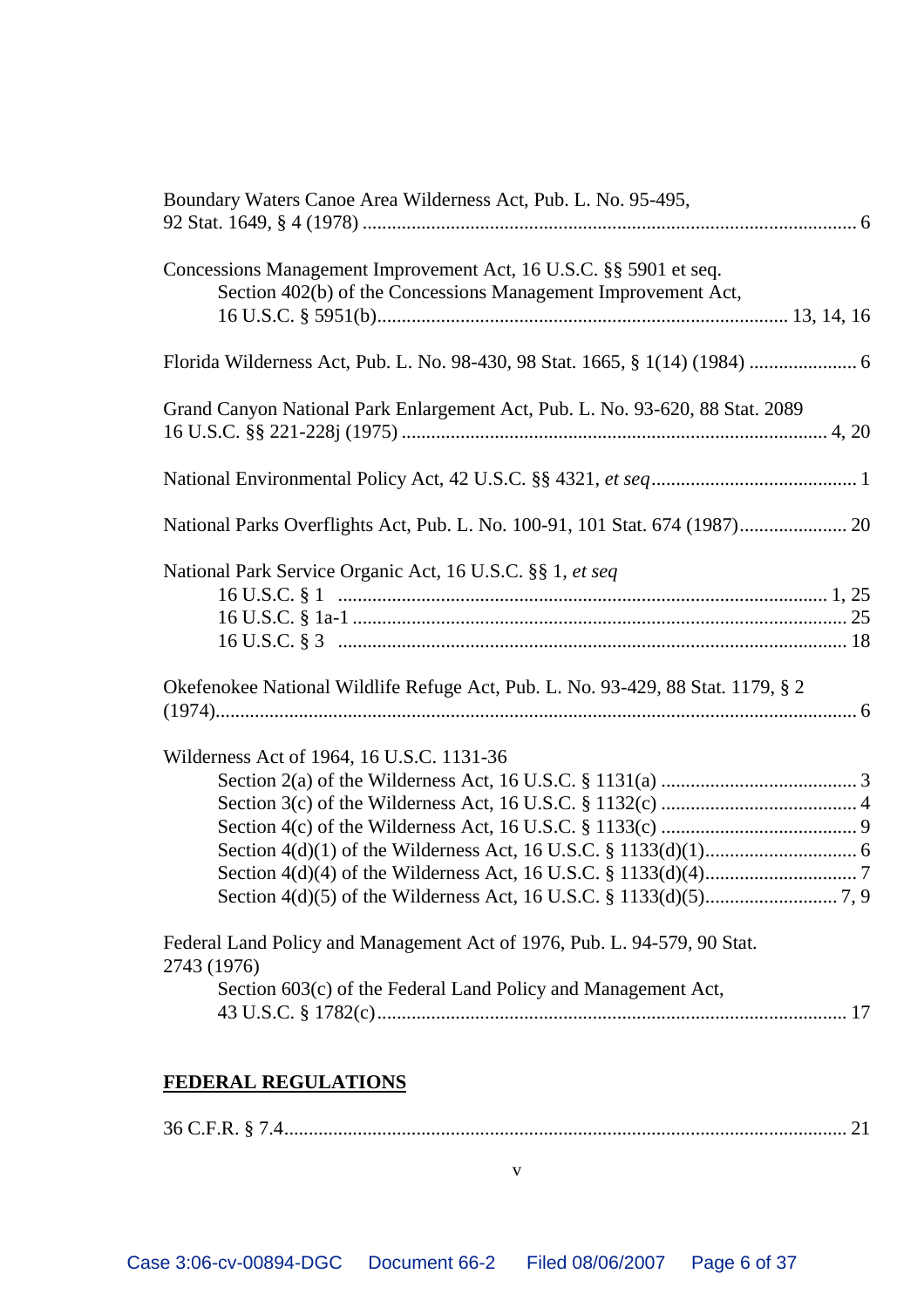### **MISCELLANEOUS**

vi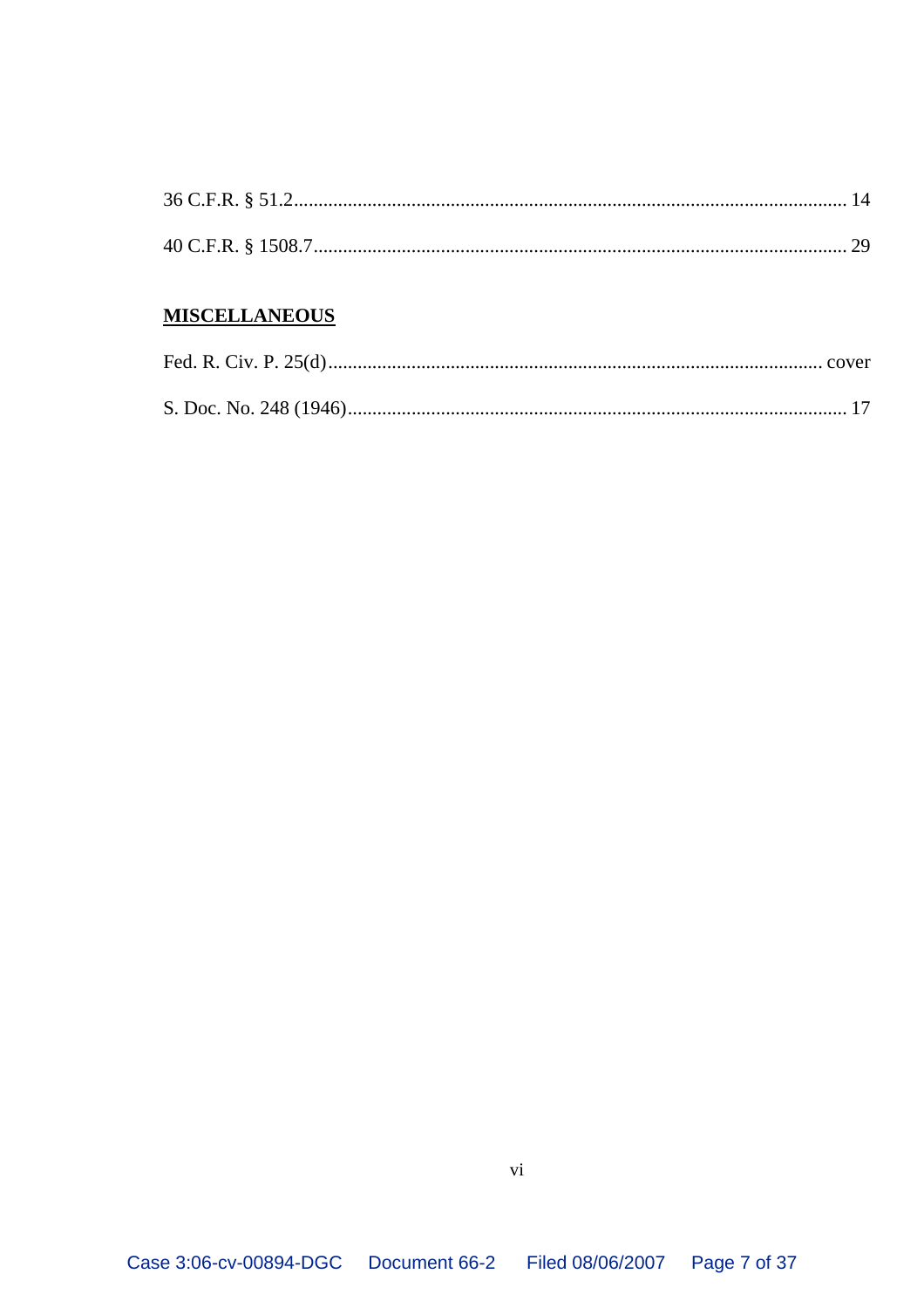| $\mathbf{1}$   | <b>INTRODUCTION</b>                                                                      |
|----------------|------------------------------------------------------------------------------------------|
| $\overline{2}$ | In this case, Plaintiffs challenge the National Park Service's ("NPS") issuance of       |
| 3              | the Record of Decision ("ROD") and Final Environmental Impact Statement ("FEIS") for     |
| $\overline{4}$ | the 2006 Colorado River Management Plan ("CRMP"), which authorized certain visitor       |
| 5              | services and motorized activities in Grand Canyon National Park (the "Park"). Plaintiffs |
| 6              | maintain, under the Administrative Procedure Act ("APA"), 5 U.S.C. § 551, et seq., that  |
| $\overline{7}$ | NPS's actions violate, inter alia, the Concessions Management Improvement Act            |
| 8              | ("CMIA"), 16 U.S.C. §§ 5901, et seq., the NPS Organic Act ("Organic Act"), 16 U.S.C.     |
| 9              | §§ 1, et seq., and the National Environmental Policy Act ("NEPA"), 42 U.S.C §§ 4321, et  |
| 10             | seq., as well as the NPS's older management plans and 2001 Management Policies.          |
| 11             | Defendants' actions in this case were not arbitrary and capricious and were              |
| 12             | otherwise in accordance with the APA, CMIA, Organic Act, NEPA, and other applicable      |
| 13             | law. Defendants acted reasonably in exercising their discretion to manage the Park under |
| 14             | governing law. As required under NEPA and the APA, they took a "hard look" at the        |
| 15             | environmental consequences of their actions in preparing the CRMP and ROD.               |
| 16             | Similarly, they acted reasonably in developing the CRMP in light of NPS's older          |
| 17             | management plans and 2001 Management Policies, neither of which are judicially           |
| 18             | enforceable. For these reasons, and as further discussed herein, Defendants' and         |
| 19             | Defendant-Intervenors' cross-motions for summary judgment should be granted, and         |
| 20             | Plaintiffs' request that this Court grant their motion for summary judgment, issue a     |
| 21             | declaratory judgment, and adjudicate remedies should be denied.                          |
|                |                                                                                          |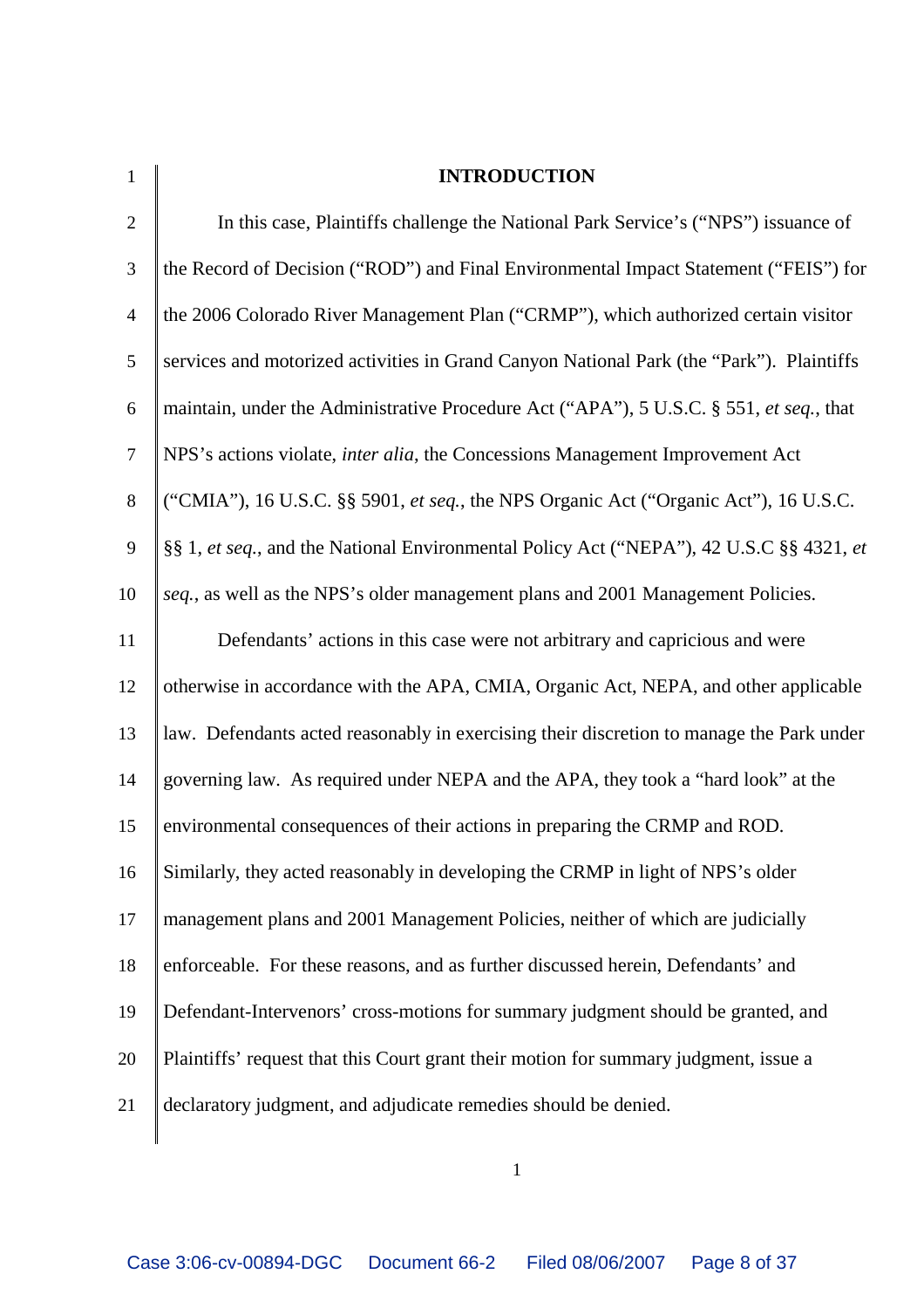| $\mathbf{1}$               | <b>STANDARD OF REVIEW</b>                                                                                                                                                                                                               |
|----------------------------|-----------------------------------------------------------------------------------------------------------------------------------------------------------------------------------------------------------------------------------------|
| $\overline{2}$             | Because the statutes under which Plaintiffs seek to challenge administrative action                                                                                                                                                     |
| 3                          | do not contain separate provisions for judicial review, this Court's review is governed by                                                                                                                                              |
| $\overline{4}$             | the APA. See, e.g., City of Sausalito v. O'Neill, 386 F.3d 1186 (9th Cir. 2004). Under                                                                                                                                                  |
| 5                          | the APA, the Court may reverse agency action only if it is "arbitrary and capricious, an                                                                                                                                                |
| 6                          | abuse of discretion, or otherwise not in accordance with law." $5$ U.S.C. $\S$ 706(2)(A);                                                                                                                                               |
| $\overline{7}$             | Okanogan Highlands Alliance v. Williams, 236 F.3d 468, 471 (9th Cir. 2000). While the                                                                                                                                                   |
| 8                          | Court must be "searching and careful" in its inquiry, Marsh v. Oregon Natural Res.                                                                                                                                                      |
| 9                          | Council, 490 U.S. 360, 378 (1989), it "must uphold agency decisions so long as the                                                                                                                                                      |
| 10                         | agencies have 'considered the relevant factors and articulated a rational connection                                                                                                                                                    |
| 11                         | between the factors found and the choice made." Selkirk Conservation Alliance v.                                                                                                                                                        |
| 12                         | Forsgren, 336 F.3d 944, 953-54 (9th Cir. 2003) (quoting Washington Crab Producers,                                                                                                                                                      |
| 13                         | Inc. v. Mosbacher, 924 F.2d 1438, 1441 (9th Cir. 1990)); Motor Vehicle Mfrs. Ass'n of                                                                                                                                                   |
| 14                         | U.S., Inc. v. State Farm Mut. Auto. Ins. Co., 463 U.S. 29, 43 (1983).                                                                                                                                                                   |
| 15                         | <b>ARGUMENT</b>                                                                                                                                                                                                                         |
| 16<br>17<br>18<br>19<br>20 | PLAINTIFFS CANNOT ESTABLISH THAT NPS'S MANAGEMENT OF<br>I.<br>THE COLORADO RIVER CORRIDOR VIOLATES ANY APPLICABLE<br>STATUTORY OR REGULATORY REQUIREMENT<br>Plaintiffs' claim that NPS violated its "duty to manage the Colorado River" |
| 21                         | Corridor as wilderness" (Pl. Mem. at 9) overlooks that there is no such statutory or                                                                                                                                                    |
| 22                         | regulatory duty applicable to the Colorado River corridor. Although Plaintiffs'                                                                                                                                                         |
| 23                         | memorandum does not clearly articulate any specific "statutory" or "regulatory"                                                                                                                                                         |
|                            |                                                                                                                                                                                                                                         |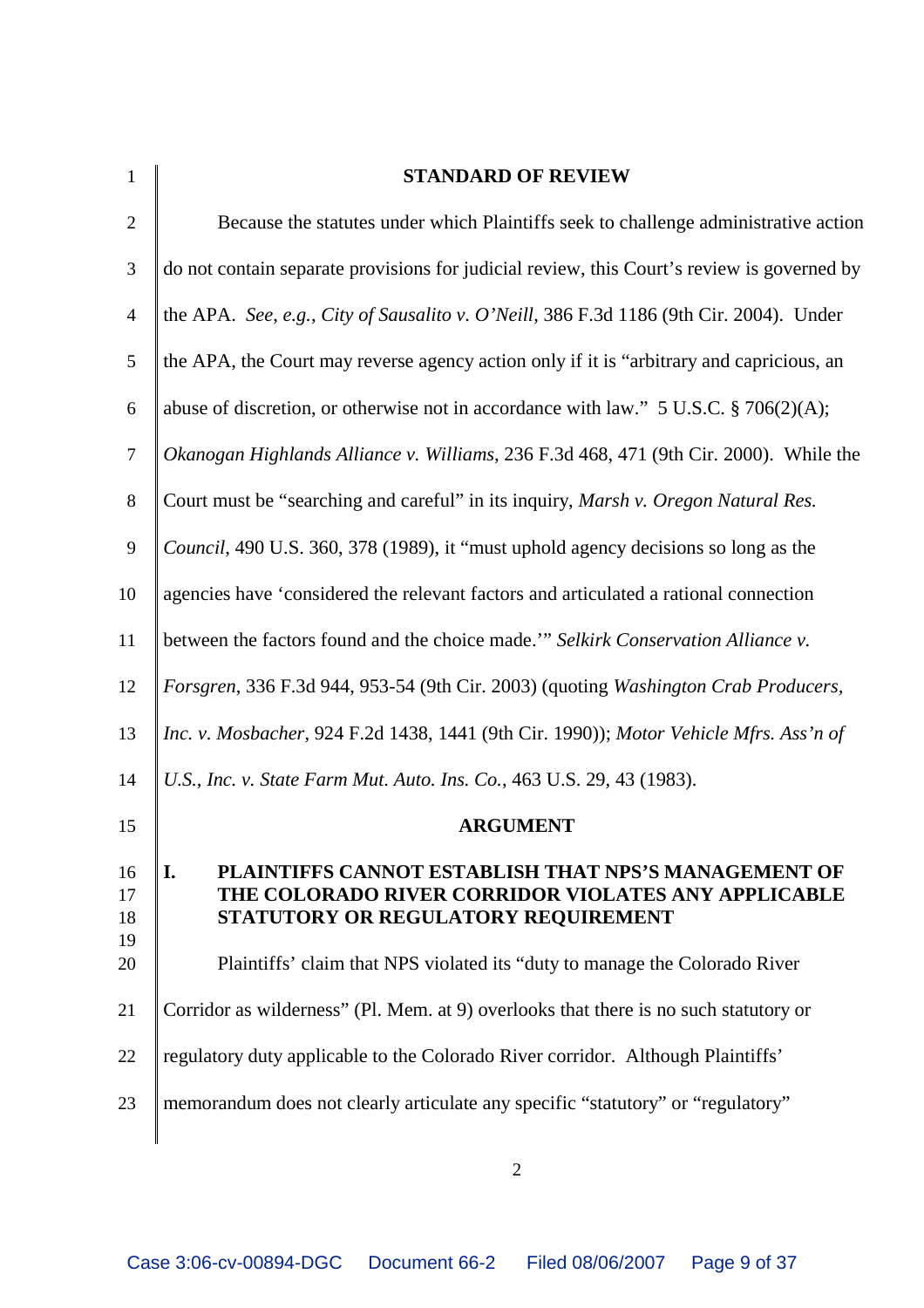| $\mathbf{1}$   | requirement allegedly being violated, they intermittently suggest (Pl. Mem. at $2 - 18$ ) that                          |
|----------------|-------------------------------------------------------------------------------------------------------------------------|
| $\overline{2}$ | NPS's decision to continue to allow the use of motorized watercraft in the ROD and                                      |
| 3              | CRMP violates (a) the Wilderness Act of 1964; (b) NPS's 1976 Master Plan and 1995                                       |
| $\overline{4}$ | GMP; and (c) the 2001 NPS management policies ("MP"). Plaintiffs' arguments are                                         |
| 5              | flawed for a variety of reasons. First, the Wilderness Act does not prohibit NPS from                                   |
| 6              | allowing the continued use of motorized watercraft in an area that has not even been                                    |
| $\overline{7}$ | "recommended" as wilderness. Next, NPS's past management plans do not constrain                                         |
| 8              | NPS's ability to develop new plans—the purpose of planning—and do not prohibit the                                      |
| 9              | use of motorized watercraft. And finally, the management policies do not prohibit the use                               |
| 10             | of motorized watercraft, and the policies nevertheless are not judicially enforceable.                                  |
| 11<br>12       | The Colorado River Corridor in Grand Canyon National Park is Not<br>A.<br>"Wilderness" Under the Wilderness Act of 1964 |
| 13<br>14       | Congress passed the Wilderness Act to close off certain areas of federal land and                                       |
| 15             | preserve their wilderness character to secure for present and future generations the                                    |
| 16             | benefits of an "enduring resource of wilderness." 16 U.S.C. § 1131(a). The Act                                          |
| 17             | established the National Wilderness Preservation System, to include lands designated as                                 |
| 18             | "wilderness" by Congress. Designated wilderness areas are to "be administered for the                                   |
| 19             | use and enjoyment of the American people in such manner as will leave them unimpaired                                   |
| 20             | for future use and enjoyment as wilderness, and so as to provide for the protection of                                  |
| 21             | these areas, the preservation of their wilderness character, and for the gathering and                                  |
| 22             | dissemination of information regarding their use and enjoyment as wilderness." Id.                                      |
| 23             | To accomplish this task, the Act required that the Secretary of the Interior make                                       |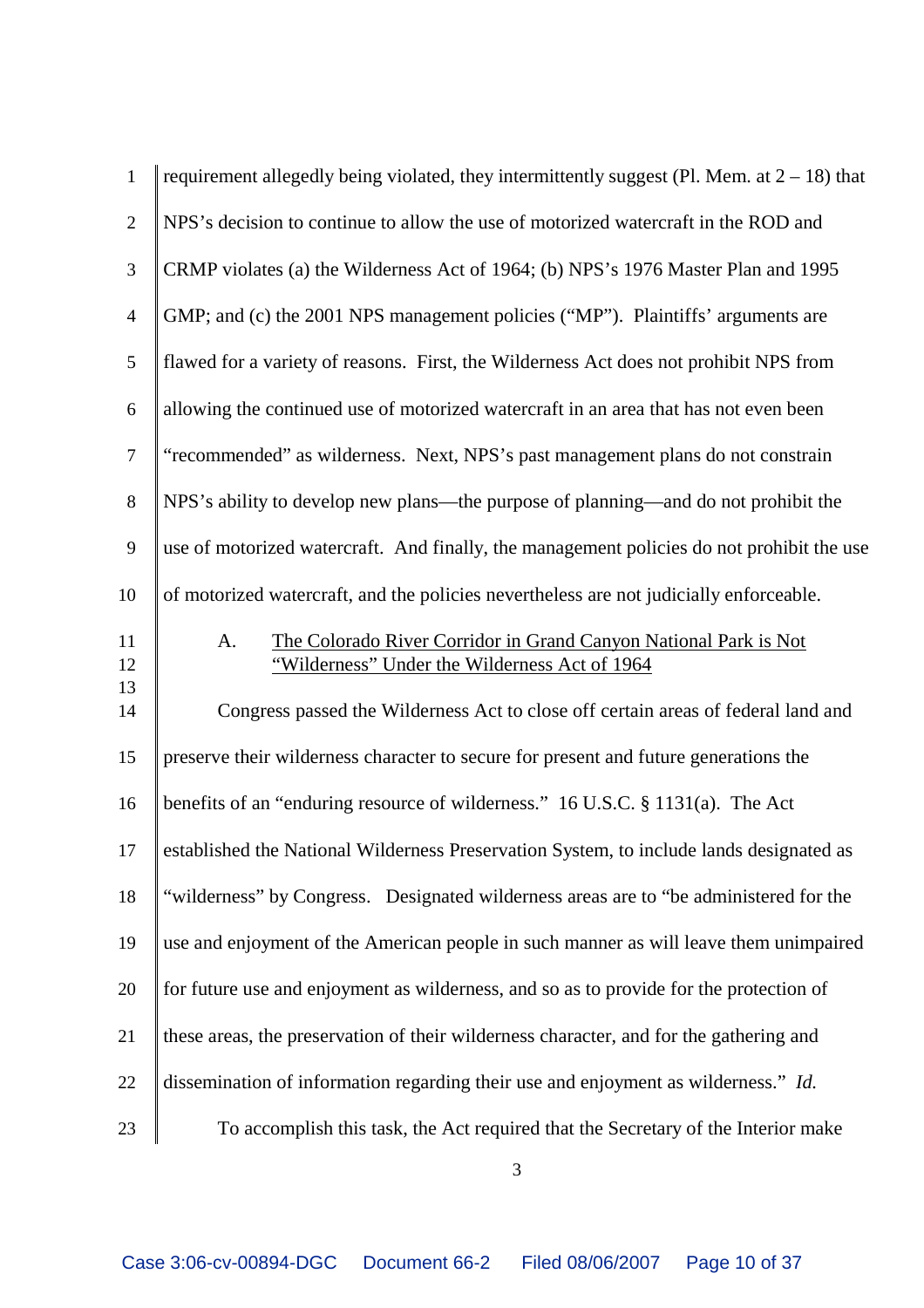| 1              | recommendations to the President as to the suitability of existing national park lands for                 |
|----------------|------------------------------------------------------------------------------------------------------------|
| $\overline{2}$ | preservation as wilderness, and provided that the President could then make a                              |
| 3              | recommendation to Congress. 16 U.S.C. § 1132(c). Congress may then designate such                          |
| $\overline{4}$ | lands as wilderness through the normal legislative process. <i>Id.</i> ; see Jt. Facts $\P 5$ <sup>2</sup> |
| 5              | Pursuant to the Wilderness Act and the Grand Canyon Enlargement Act of 1975,                               |
| 6              | 16 U.S.C. § 228i-1, NPS in 1977 recommended over one million acres of the Park for                         |
| $\overline{7}$ | designation as wilderness. NPS revised this recommendation in 1980, again proposing                        |
| 8              | that most of the backcountry area of the Park be designated by Congress as wilderness. It                  |
| 9              | also proposed that the Park's river corridor—roughly one percent of the total area—be                      |
| 10             | designated as "potential wilderness," pending the elimination of motorized rafts, which                    |
| 11             | the Park had proposed as part of its then-ongoing river management planning process. It                    |
| 12             | was believed that the "potential wilderness" designation, if accepted and enacted by                       |
| 13             | Congress, would mean that the Secretary would in the future eliminate motorized use and,                   |
| 14             | once eliminated, that the river corridor would become part of the Wilderness Preservation                  |
| 15             | System automatically without any further action by Congress. <sup>3</sup> See Jt. Facts $\P$ 7.            |
| 16             | The Park's proposed recommendation, although not submitted to the President or                             |
| 17             | to Congress, nevertheless generated substantial controversy. Congress responded by                         |
| 18             | passing an amendment that prevented NPS from moving forward with its proposed phase-                       |
|                |                                                                                                            |

<sup>&</sup>lt;sup>2</sup> In lieu of its own statement of facts, Defendant-Intervenor Grand Canyon River Outfitters Association joins in a joint statement of facts with Defendants and Defendant-Intervenor Grand Canyon Private Boaters Association ("Jt. Facts").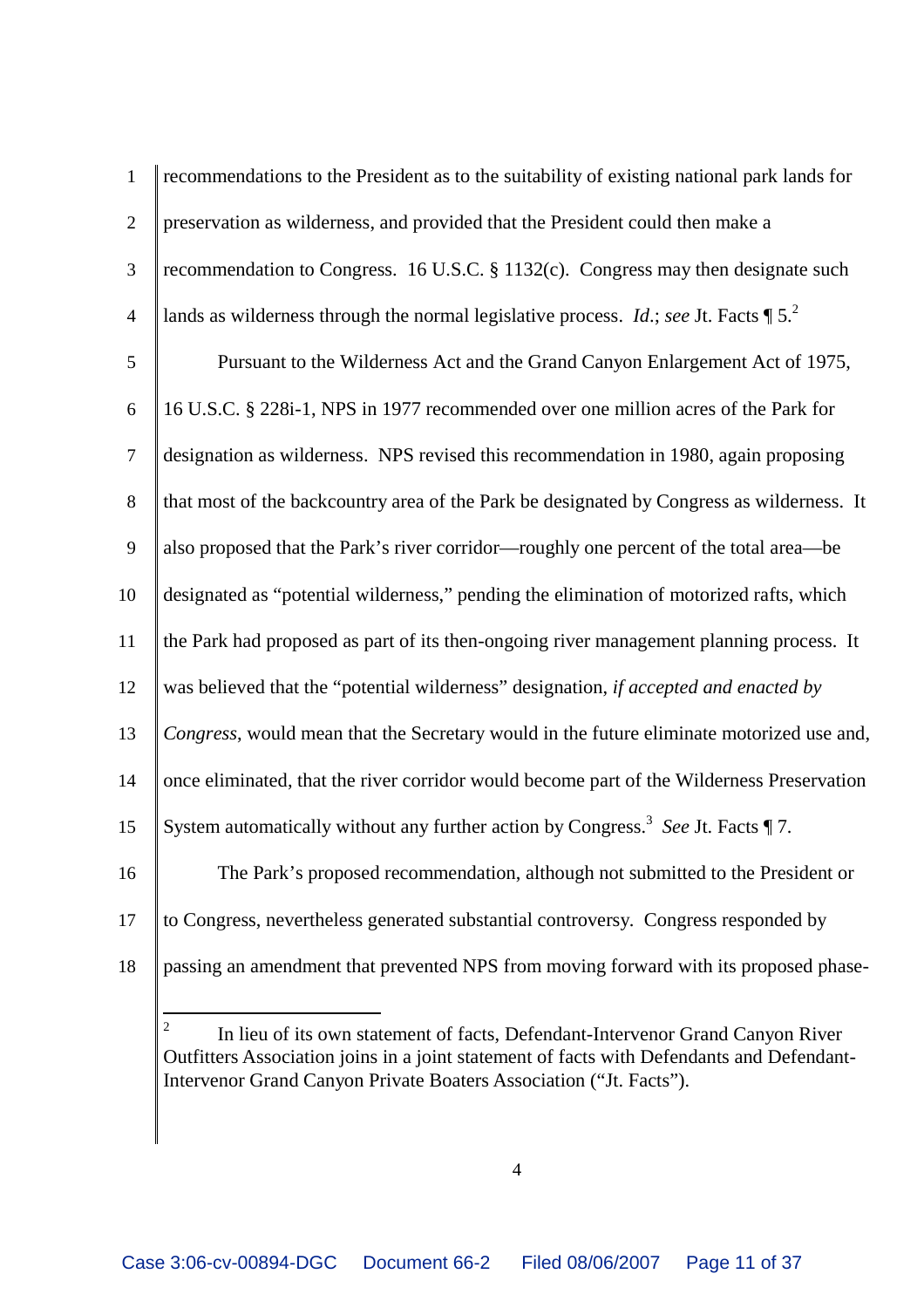| $\mathbf{1}$   | out of motorized river trips. In response, NPS implemented a CRMP and subsequently                    |
|----------------|-------------------------------------------------------------------------------------------------------|
| $\overline{2}$ | issued river running concession contracts requiring motorized trips. See Jt. Facts 18.                |
| $\mathfrak{Z}$ | The over 20-year old NPS wilderness recommendation remains outstanding today.                         |
| $\overline{4}$ | Since 1981, no Secretary of the Interior or President has ever received or forwarded a                |
| 5              | formal recommendation on the suitability or non-suitability of any areas within the Park              |
| 6              | for possible inclusion in the Wilderness Preservation System. AR 093675; AR 095089.                   |
| $\tau$         | See Jt. Facts ¶ 9.                                                                                    |
| 8              | Plaintiffs' memorandum, therefore, obfuscates the fundamental fact that the                           |
| 9              | prescriptions of the Wilderness Act do not apply here, because the Secretary has not                  |
| 10             | forwarded any recommendation to the President, the President has not recommended that                 |
| 11             | the Park be designated as wilderness, and Congress has not designated the Park's river                |
| 12             | corridor as wilderness. It is only "[o]nce federal land has been designated as wilderness,            |
| 13             | [that] the Wilderness Act places severe restrictions on commercial activities, roads,                 |
| 14             | motorized vehicles, motorized transport, and structures within the area." Wilderness                  |
| 15             | Watch v. Mainella, 375 F.3d 1085, 1089 (11th Cir. 2004). Consequently, Plaintiffs'                    |
| 16             | reliance on cases involving <i>congressionally designated wildernesses</i> that are then covered      |
| 17             | by the Wilderness Act <sup>4</sup> is misplaced. Indeed, Plaintiffs would have this Court rewrite the |

 AR 104820 (FEIS Vol. I at 233). In 1993, the Park updated the 1980 recommendation; the update did not affect the NPS's proposed classification of the river corridor as "potential wilderness." AR 093675; SAR 008292. *See, e.g.*, *Wilderness Watch* (Cumberland Island wilderness area); *Wilderness Society v. U.S. Fish and Wildlife Serv.*, 353 F.3d 1051 (9th Cir. 2003), *amended by* 360 F.3d 1374 (9th Cir. 2004) (Kenai wilderness); *High Sierra Hikers Ass'n v. Blackwell*, 390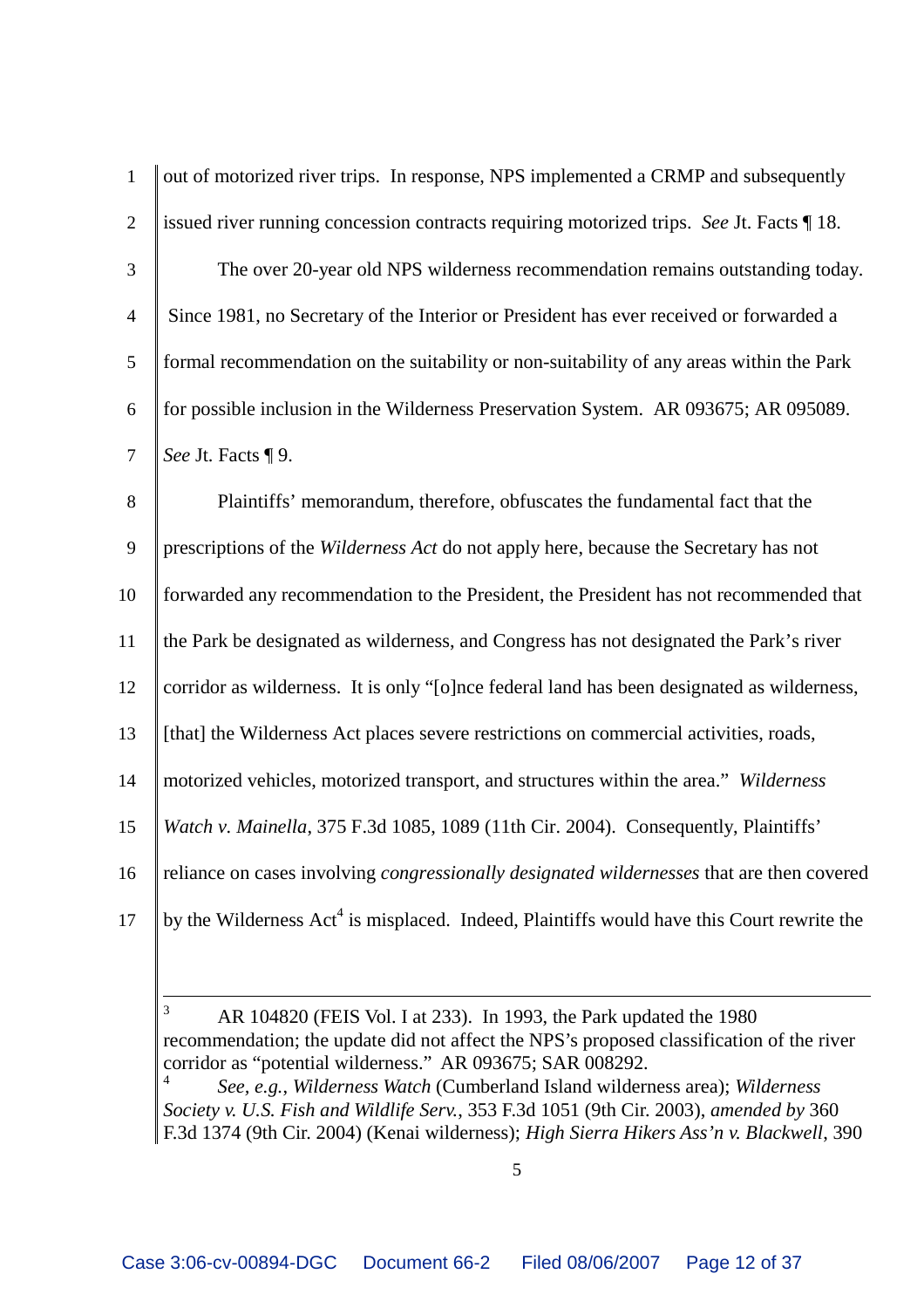1 Wilderness Act to have it apply to lands that are not congressionally designated or even 2 recommended as wilderness in accordance with the statutory process.

- 3 Next, Plaintiffs overlook that, even in congressionally designated wilderness areas, 4 motorized uses are allowed, particularly when, as here, that use is an historic use. 5 Congress always remains free to decide whether to designate an area as wilderness and/or 6 allow continued motorized uses in designated wilderness areas. Section  $4(d)(1)$  of the 7 Wilderness Act, moreover, specifically allows for the continuation of motorboat use in 8 designated wilderness if that use was established *prior to the area's designation as* 9 *wilderness*. Plaintiffs' assertion that only lands in the National Forest System may qualify 10  $\int$  under § 4(d)(1) ignores the well-accepted view to the contrary.<sup>5</sup> See Jt. Facts ¶ 6. Indeed, 11 in a variety of instances when Congress has designated wilderness in national parks, it has 12 | allowed historic motorized uses to continue.<sup>6</sup> NPS even noted this in its FEIS.<sup>7</sup> 13 Despite Plaintiffs' opinion to the contrary, the use of motorized watercraft in the 14 Park would be an "established use" within the meaning of  $\S 4(d)(1)$ , if the area were to be
- 15 recommended and if Congress were to so designate the Park. As Plaintiffs acknowledge,

F.3d 630 (9th Cir. 2004) (John Muir and Ansel Adams wilderness areas); *Kathy Stupak-Thrall v. Glickman*, 89 F.3d 1269 (6th Cir. 1996) (Sylvania Wilderness Area).

<sup>5</sup> *See* Jt. Facts ¶ 11, 26, 56; Attach. 2 to Fed. Def. Suppl. Notice of Lodging Admin. Record (concluding that NPS can continue to authorize motorized recreational river trips in the Grand Canyon, even with the outstanding proposed wilderness recommendation, explaining that such use would be an established use under  $\S$  4(d)(1)); AR 000761-63 (Wilderness Matrix); AR 000764-71 (material on § 4(d)(1)); SAR016142 (MP 6.4.3.3).

 Boundary Waters Canoe Area Wilderness Act, Pub. L. No. 95-495, 92 Stat. 1649, § (1978); Okefenokee National Wildlife Refuge Act, Pub. L. No. 93-429, 88 Stat. 1179, § (1974); and Florida Wilderness Act, Pub. L. No. 98-430, 98 Stat. 1665, § 1(14) (1984). AR 104822 (FEIS Vol. I at 235).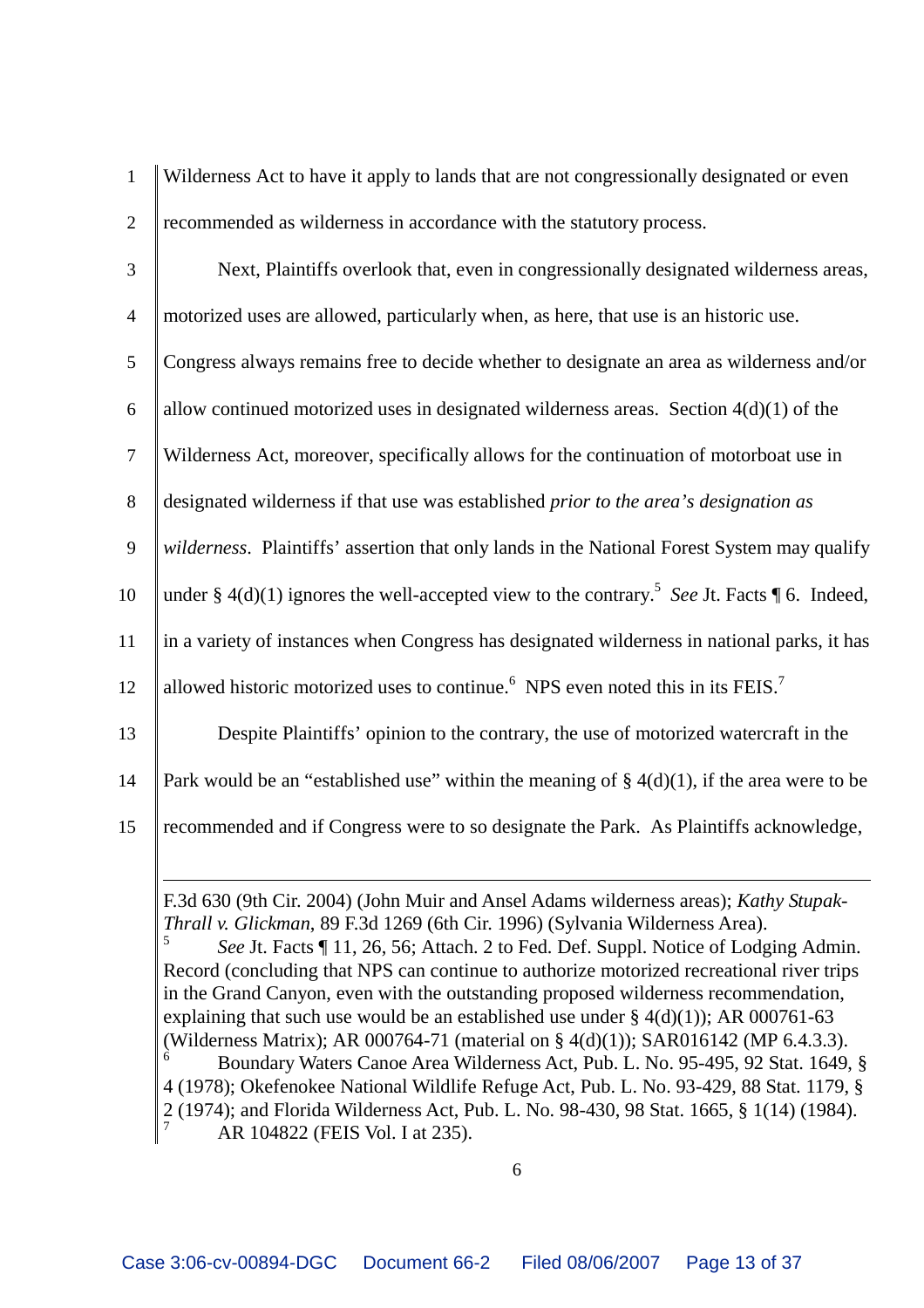| $\mathbf{1}$   | motorized use of the Colorado River corridor has been occurring for at least 50 years. Pl.  |
|----------------|---------------------------------------------------------------------------------------------|
| $\overline{2}$ | Mem. at 13. Plaintiffs' argument that this use is nonetheless not "established" because it  |
| $\mathfrak{Z}$ | is controversial strains credulity; indeed, such an interpretation would undermine          |
| $\overline{4}$ | Congress's intent and render the exception virtually meaningless given the near universal   |
| 5              | controversial nature of any motorized uses in wilderness areas. Moreover, as the record     |
| 6              | demonstrates, an "established use" is a use that was established prior to designation of a  |
| $\overline{7}$ | particular area as wilderness, and not necessarily prior to enactment of the Wilderness Act |
| $8\,$          | itself. See, e.g., SAR016142 (MP 6.4.3.3); contrast 16 U.S.C. § 1133(d)(4) (allowing        |
| 9              | grazing of livestock to continue "where established prior to September 3, 1964," the date   |
| 10             | of enactment of the Wilderness Act). Here, as Congress and the President have taken no      |
| 11             | action to designate the river corridor as wilderness, NPS appropriately determined that     |
| 12             | motorized use of the corridor would nevertheless qualify as an established use.             |
| 13             | Finally, Plaintiffs' argument that $\S 4(d)(5)$ of the Wilderness Act requires that NPS     |
| 14             | make a "necessity determination" with respect to the river-running concessions operations   |
| 15             | authorized in the Park (Pl. Mem. at 6) is belied by the clear language of that provision.   |
| 16             | Section 4(d)(5) only applies within <i>congressionally designated</i> wilderness areas. 16  |
| 17             | U.S.C. § 1133(d)(5). As such, it does not even apply to the Park. Accordingly, NPS          |
| 18             | could not, as Plaintiffs allege, illegally have allowed certain commercial uses of the      |
| 19             | Colorado River corridor in violation of this section. Pl. Mem. at 14.                       |
| 20             | Plaintiffs' reliance on <i>Blackwell</i> (Pl. Mem. at 14) is misplaced. Like the statute    |
| 21             | itself, that case involved a congressionally designated wilderness area. However, the case  |
|                |                                                                                             |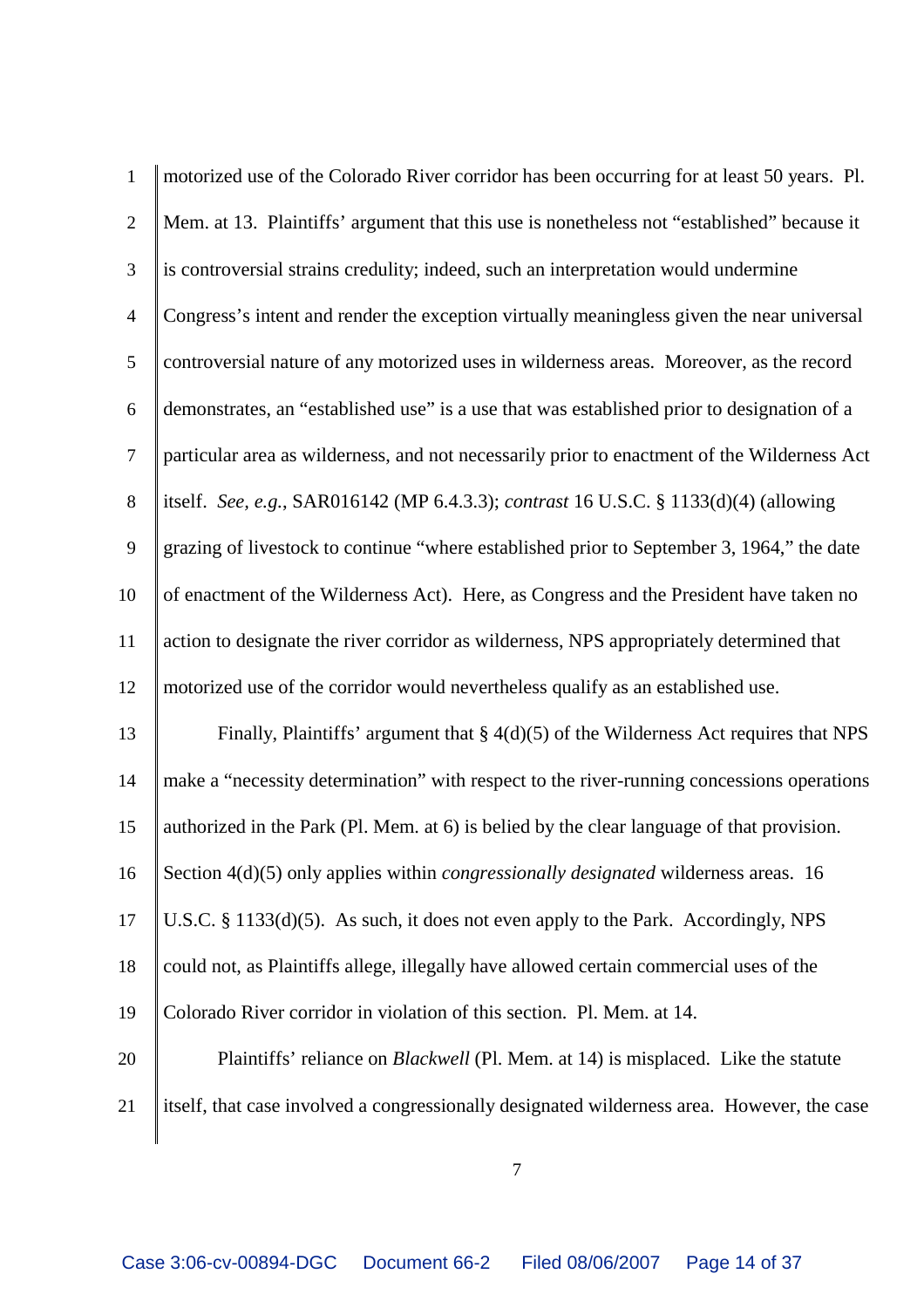| $\mathbf{1}$               | illustrates that, even if $\S 4(d)(5)$ were to apply, NPS would have satisfied its obligations                                                                                                                                                   |
|----------------------------|--------------------------------------------------------------------------------------------------------------------------------------------------------------------------------------------------------------------------------------------------|
| $\overline{2}$             | under the section. The <i>Blackwell</i> court interpreted $\S$ 4(d)(5) to require the agency, before                                                                                                                                             |
| 3                          | authorizing commercial services in designated wilderness areas, to (1) make a finding of                                                                                                                                                         |
| $\overline{4}$             | "necessity"; and (2) show that the services authorized are only "to the <i>extent</i> necessary."                                                                                                                                                |
| 5                          | Blackwell, 390 F.3d at 646-47. The court observed that the agency is entitled to                                                                                                                                                                 |
| 6                          | substantial deference as to how it chooses to make any "necessity" finding: "The                                                                                                                                                                 |
| $\overline{7}$             | Wilderness Act is framed in general terms and does not specify any particular form or                                                                                                                                                            |
| 8                          | content for such an assessment; therefore the finding of 'necessity' requires this court to                                                                                                                                                      |
| 9                          | defer to the agency's decision under the broad terms of the Act." Id. at 646. With respect                                                                                                                                                       |
| 10                         | to the "extent" of the services authorized, the court stated that the agency must show that                                                                                                                                                      |
| 11                         | the amount of use authorized was no more than was necessary. <i>Id.</i> at $647$ . <sup>8</sup> Here, the                                                                                                                                        |
| 12                         | ROD and FEIS describe the need underlying the authorized services, and articulate why                                                                                                                                                            |
| 13                         | the extent of the authorized services are necessary. <sup>9</sup>                                                                                                                                                                                |
| 14                         | Consequently, Plaintiffs have failed to present any credible argument that the ROD                                                                                                                                                               |
| 15                         | and FEIS are arbitrary and capricious or otherwise violate the Wilderness Act.                                                                                                                                                                   |
| 16<br>17<br>18<br>19<br>20 | <b>B.</b><br>The NPS's Old Management Plans and Management Policies Neither<br>Require That Motorized Use be Discontinued Nor Are Judicially<br>Enforceable<br>Plaintiffs' suggestion (Pl. Mem. at 5-6) that NPS's management policies "mandate" |
|                            | 8<br>See also Friends of the Boundary Waters Wilderness v. Robertson, 978 F.2d 1484<br>(9th Cir. 1992).                                                                                                                                          |

 *See infra* § II (discussing NPS findings concerning need for concessions services, including benefits of motorized use). The *Wilderness Watch* case, advanced by Plaintiffs to support their argument, is not instructive. *See* Pl. Mem. at 16-17. That case did not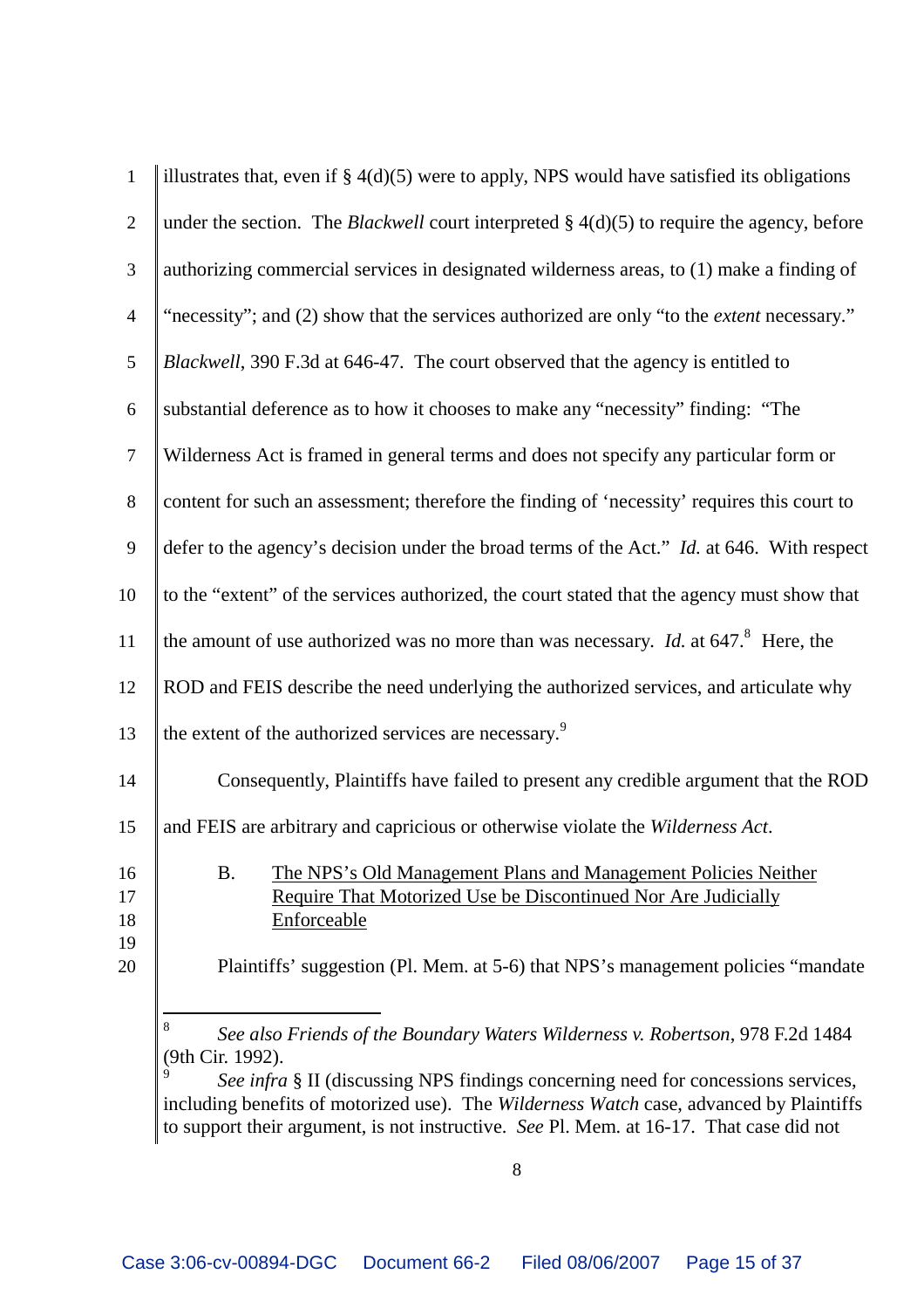| $\mathbf{1}$   | that the Colorado River be managed as wilderness" not only ignores the nature of the                 |
|----------------|------------------------------------------------------------------------------------------------------|
| $\overline{2}$ | "policies" but also misconstrues them. The NPS proposal submitted to the Secretary's                 |
| 3              | office recommended that the Secretary forward to the President a recommendation that                 |
| $\overline{4}$ | the Park be recommended to Congress as "potential wilderness." "Potential wilderness"                |
| 5              | is not a concept under the Wilderness Act, but rather is an NPS-created category of lands            |
| $6\,$          | that NPS believes ultimately could be included in the wilderness system even though the              |
| $\overline{7}$ | lands contain non-conforming uses. As such, if and when Congress accepts a                           |
| 8              | recommendation from the President or otherwise designates national park lands as                     |
| 9              | "potential wilderness," any such identified non-conforming uses are allowed to continue              |
| 10             | in those areas until the Secretary determines that it is appropriate to discontinue those            |
| 11             | uses. When the Secretary does so, then the lands receive full Wilderness Act protection.             |
| 12             | See Wilderness Watch, 375 F.3d at 1088.                                                              |
| 13             | Nothing in the policies suggests a binding obligation to manage the type of lands at                 |
| 14             | issue here as if they are presently wilderness. To begin with, the policies are not                  |
| 15             | judicially enforceable unless it is clear that NPS has intended to create a binding                  |
| 16             | obligation. Wilderness Soc'y v. Norton, 434 F.3d 584 (D.C. Cir. 2006). <sup>10</sup> Plaintiffs have |
|                |                                                                                                      |

involve § 4(d)(5), but rather § 4(c), 16 U.S.C. § 1133(c), which is not relevant here.<br><sup>10</sup> "We find that the conclusion is ineseemble that the MANACEMENT" "We find that . . . the conclusion is inescapable that the MANAGEMENT POLICIES is a nonbinding internal agency manual intended to guide and inform Park Service managers and staff. There is no indication that the agency meant for these internal directives to be judicially enforceable at the behest of members of the public who question the agency's management." *Wilderness Soc'y*, 434 F.3d at 596. Indeed, the weight of authority is that guidance documents are not enforceable—and indeed are not judicially reviewable. *Cement Kiln Recycling Coal. v. EPA*, 2007 U.S. App. LEXIS 16711, \*54 (D.C. Cir. July 13, 2007).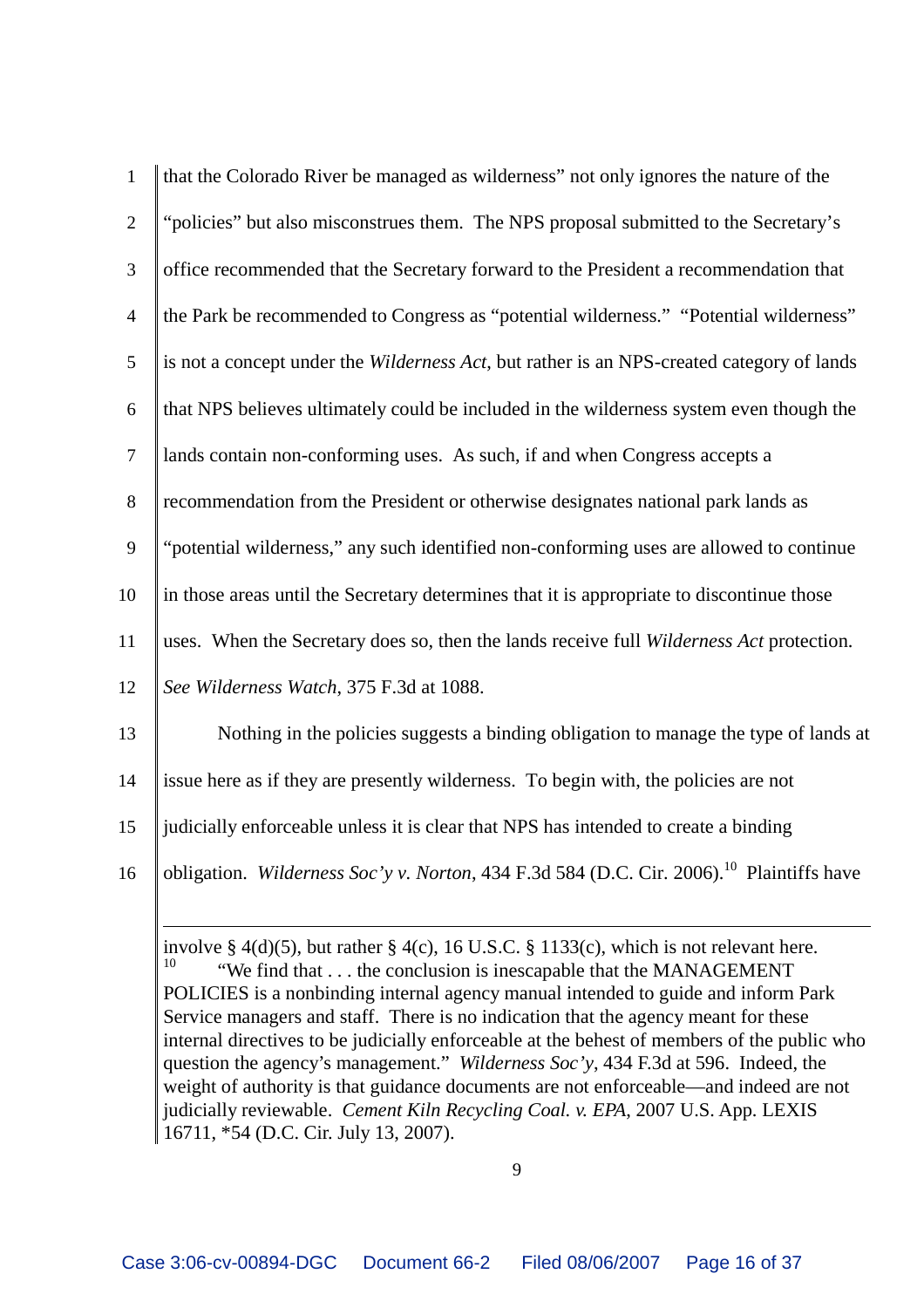1 pointed to no clear language in the policies that "mandates" that lands that have not yet 2 been recommended by the President or designated by Congress as "potential wilderness" 3 must somehow be presently managed as if they are wilderness and that all allegedly non-4 conforming uses must be eliminated.<sup>11</sup>

 Even to the extent that NPS intends that its management policies would provide a specific mandatory—albeit generic and general—obligation, it strains logic to conclude that broad policies, which can always be altered, amended or changed, would somehow 8 override NPS's established planning process. And NPS specifically addressed its management policies during the instant planning process, and concluded that the policies did not dictate a contrary result, because nothing about the new CRMP and the continued use of motorized watercraft would preclude the area's ultimate suitability for inclusion in  $\parallel$  the wilderness system.<sup>12</sup> Indeed, the management policies necessarily embodied the 13 earlier understanding of the NPS's legal counsel that the principal question is whether any uses in the Park would preclude an area's ultimate suitability for inclusion into the system, if so recommended by the President and under consideration by Congress. AR

<sup>11</sup> *See* SAR016136-37 (MP 6.2.2.1, 6.3.1). Although MP 6.3.1provides that NPS will seek to remove non-conforming uses from "potential wilderness," that general directive can only mean once the lands have been so designated by Congress, otherwise the entire notion of having a congressionally designated potential wilderness area, as contemplated by MP 6.2.2.1, puts the cart before the horse.

AR 104604 (FEIS Vol. I at 17) ("It is important to note that the continued use of motorboats does not preclude possible wilderness designation because such use is only a temporary or transient disturbance of wilderness values and does not permanently impact wilderness resources or permanently denigrate wilderness values."). This is consistent with NPS Director's Order No. 41, which favors managing lands identified as potentially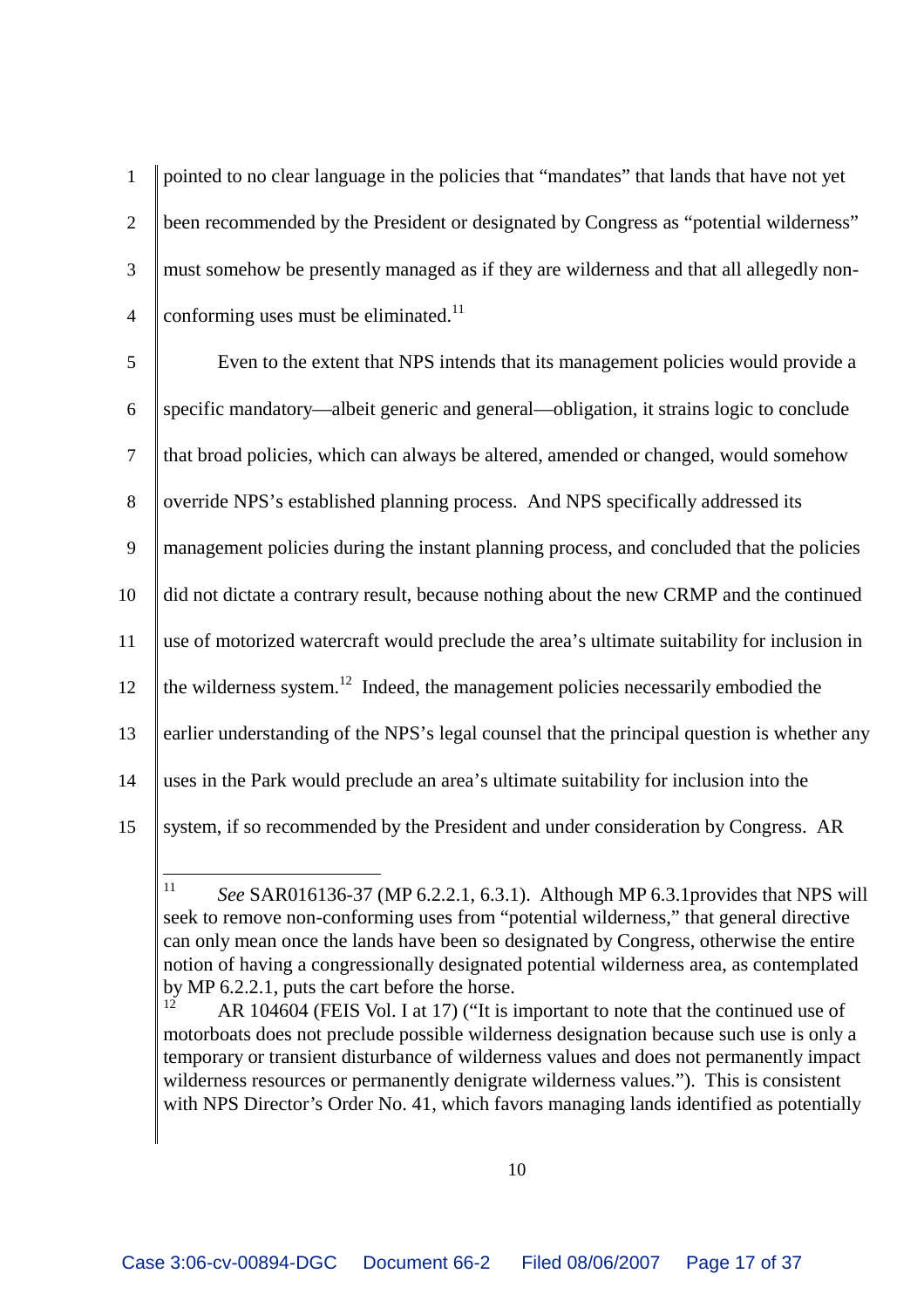1 000761-63. Here, NPS provided a reasoned explanation, with considerable support, that 2 the use of motorized rafts would not diminish the future suitability of the river corridor as 3 wilderness, if ultimately recommended by the President and under consideration by 4 | Congress. AR 105412 (FEIS Vol. III at 375).<sup>13</sup>

 In fact, the record demonstrates that authorizing the use of motorized watercraft offers important benefits for management of the river corridor and providing opportunities for visitor experiences, and contributes significantly and positively to NPS's efforts to comply with its statutory mandate to simultaneously conserve Park resources and provide for the enjoyment of those resources in a manner that will leave them unimpaired for the enjoyment of future generations. *See* AR 050540 (joint statement of GCROA, Grand Canyon Private Boaters Association, American Whitewater, and Grand Canyon River Runners Association explaining the importance of motorized use, and "support[ing] the continuation of an appropriate type and level of both motor and non-14 motor recreational use . . . throughout the life of the . . . CRMP"); Jt. Facts 128. For instance, because motorized rafts can move at more variable speeds than human-powered watercraft, authorizing recreational motorized use helps enable the NPS to minimize crowding and avoid conflicts, thereby enhancing the visitor experience. AR 104294

suitable for inclusion into the wilderness system in a manner that would not preclude their ultimate inclusion into the system, if so desired by Congress. SAR012397.

Indeed, if such use did impair suitability for wilderness designation, after decades of motorized use (most of which occurred using the since-replaced two-stroke motors complained of by Ginger Harmon in her Declaration, Pl. Mem., Exh. 4, P. 7), certainly the Park's river corridor would no longer be suitable. Yet, wilderness advocates maintain that it does remain suitable. If so, it can only be because motorized use does not diminish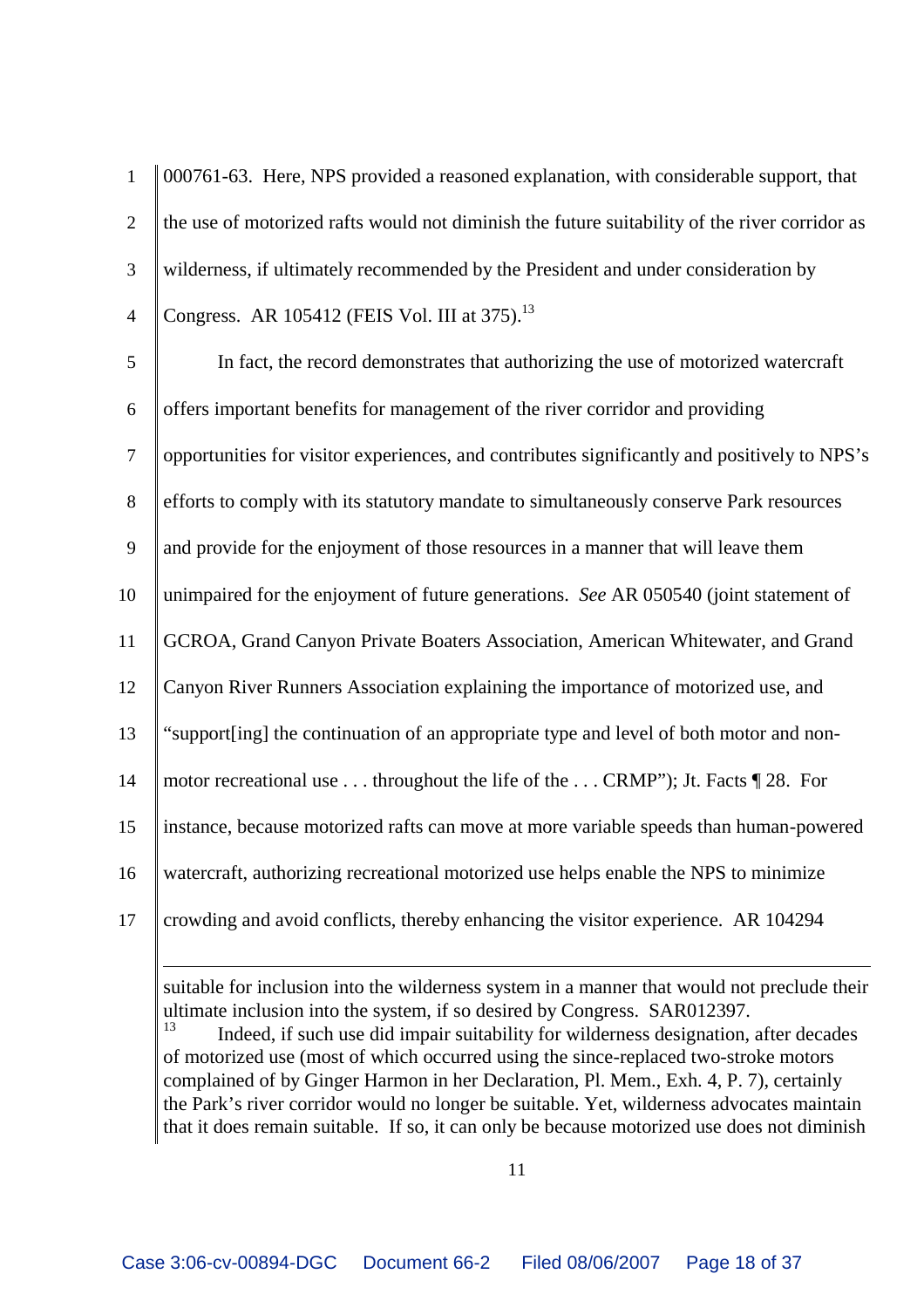| 1              | (FEIS Vol. III at 87); AR 105210 (FEIS Vol. III at 373). In addition, motorized trips are |
|----------------|-------------------------------------------------------------------------------------------|
| $\overline{2}$ | the principal reason why, today, the Grand Canyon river experience is widely available to |
| 3              | a very broad range of people. Three out of four professionally-outfitted river trip       |
| $\overline{4}$ | passengers now depend upon motorized rafts for their trips, which take place using        |
| 5              | newly-developed quiet, low-emission, low-powered, environmentally-friendly motors.        |
| 6              | AR 104647 (FEIS Vol. I at 60); see Jt. Facts ¶ 46. Eliminating motorized river trips      |
| $\overline{7}$ | would severely and dramatically reduce the number of people able to enjoy a               |
| 8              | professionally-outfitted Grand Canyon river experience each year. AR 104606 (FEIS         |
| 9              | Vol. I at 19); AR 105209 (FEIS Vol. III at 372).                                          |
| 10             | Finally, Plaintiffs' suggestion—albeit in passing and without any support—that the        |
| 11             | 1976 Master Plan and 1995 General Management Plan somehow dictate the outcome of          |
| 12             | this more recent planning process reflects a misunderstanding of NPS's entire planning    |
| 13             | process. To begin with, general land use plans provide a broad overview of the            |
| 14             | management of the public lands. Cf. Norton v. SUWA, 542 U.S. 55 (2004). NPS is free       |
| 15             | to amend these plans, and indeed this most recent planning process was restarted pursuant |
| 16             | to a settlement agreement that required NPS to update its plan for the management of the  |
| 17             | river corridor. Jt. Facts ¶ 19. That is precisely what NPS has now done, after a lengthy  |
| 18             | and deliberative process. To somehow suggest that this process is now irrelevant because  |
| 19             | of the 1976 Master Plan or the "general" plan from 1995 is to deny NPS the ability to     |
| 20             | develop specific plans for particular areas or uses in its parks—the well-accepted        |
|                |                                                                                           |

suitability for any possible future designation by Congress as wilderness.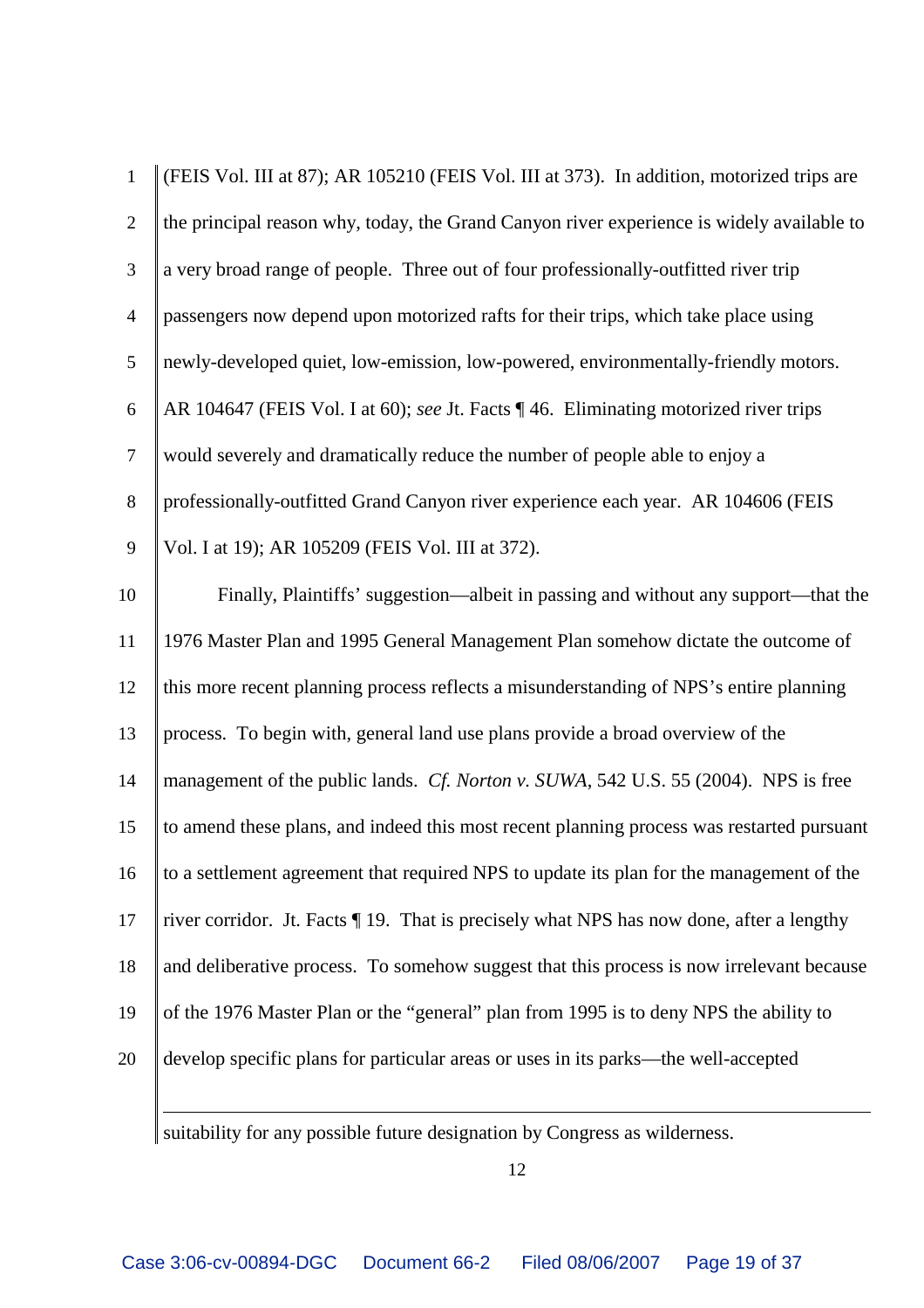1 | approach used by NPS nationwide.<sup>14</sup>

2 Consequently, Plaintiffs' claims that NPS has somehow violated the 1976 Master 3 Plan, the 1995 General Management Plan, or its Management Policies, lack merit and 4 Should be dismissed.

7

### 5 **II. NPS'S AUTHORIZATION OF COMMERCIAL SERVICES IN THE PARK** 6 **IS FULLY CONSISTENT WITH THE CMIA**

8 Plaintiffs' argument that NPS violated the CMIA by authorizing

- 9 | outfitter and guide concessions on the Colorado River through the Park "that are
- 10 inappropriate and inconsistent with preserving the resources and values of the Colorado
- 11 River," Pl. Mem. at 18, lacks merit and should be dismissed. NPS has broad discretion
- 12 to manage the use of Park resources and authorize concessions for the benefit of the
- 13 | public under its Organic Act and the CMIA.<sup>15</sup> The provision upon which Plaintiffs rely,
- 14 16 U.S.C. § 5951(b), states the "policy of the Congress" that the development of public
- 15 accommodations and services in the national parks shall be limited to those that are
- 16 "necessary and appropriate for public use and enjoyment of" the park and "consistent to

<sup>14</sup> Plaintiffs misread *Sierra Club v. Dombeck*, 161 F. Supp. 2d 1052 (D. Ariz. 2001), *appeal dismissed*, 2002 U.S. App. LEXIS 27243 (9th Cir. Dec. 4, 2002). There, the court simply held that the Forest Service's decision was not supported by the record. The agency there had not explained why its chosen alternative would accomplish its stated objectives in the FEIS (*i.e.*, to implement the plan at issue there). *Sierra Club*, 161 F. Supp. 2d at 1072. The court even noted that, although it supported the plaintiffs' argument that the decision was not supported by the record, it was troubled by the use of the plan as a "determinative criteria." *Id*.

<sup>15</sup> *Clark v. Cmty for Creative Non-Violence*, 468 U.S. 288, 299 (1984) ("We do not believe . . . that . . . time, place, or manner decisions assign to the judiciary the authority to replace the Park Service as the manager of the Nation's parks or endow the judiciary with the competence to judge how much protection of park lands is wise and how that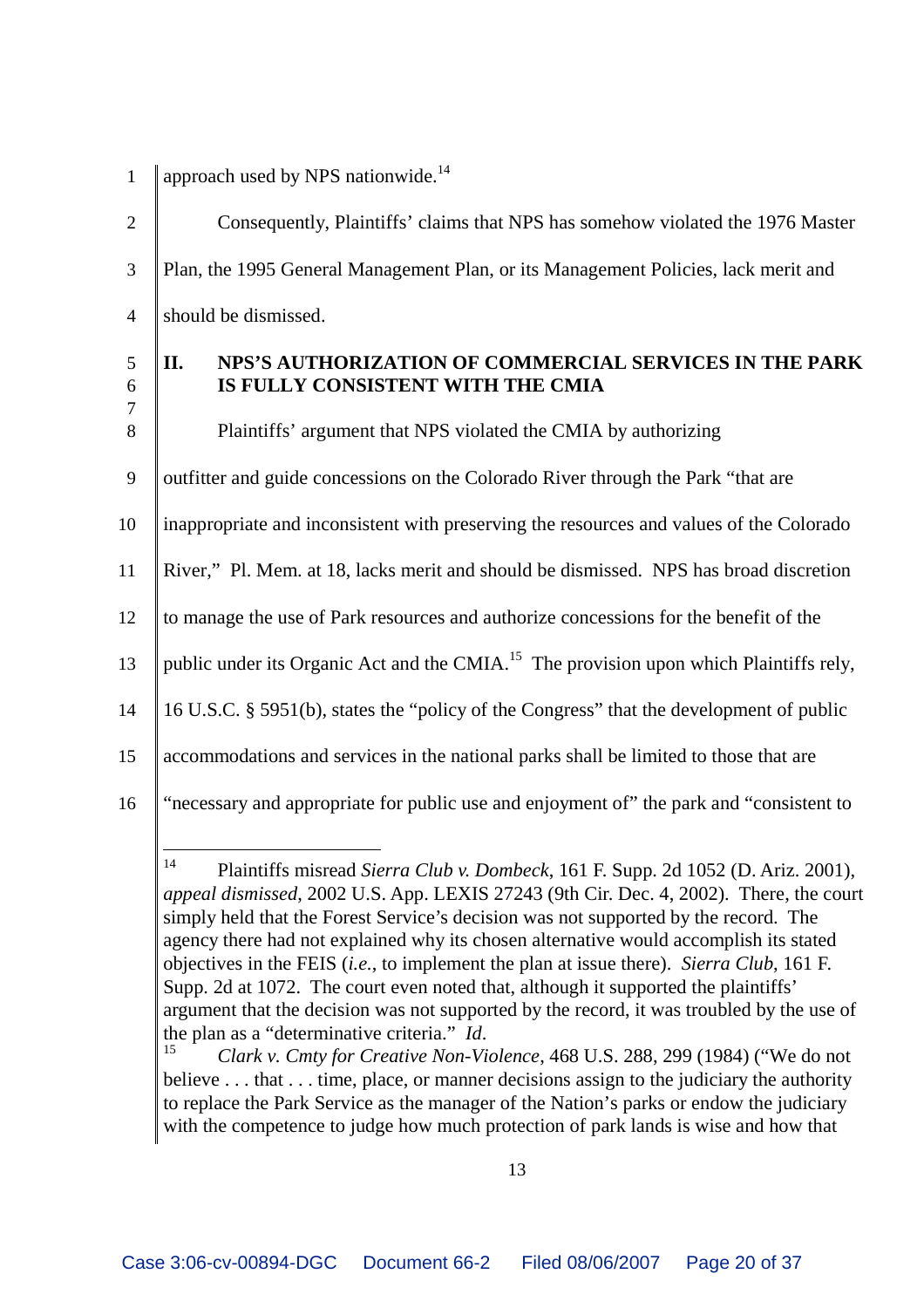| $\mathbf{1}$   | the highest practicable degree with the preservation and conservation of the resources and             |
|----------------|--------------------------------------------------------------------------------------------------------|
| $\overline{2}$ | values of the unit." 16 U.S.C. § 5951(b). <sup>16</sup> Contrary to Plaintiffs' assertions, the record |
| 3              | demonstrates that NPS reasonably exercised its discretion and complied with any                        |
| $\overline{4}$ | requirements imposed upon it by $\S$ 5951(b) in authorizing the types ( <i>i.e.</i> , motorized and    |
| 5              | non-motorized) and amount of concessions services set out in the FEIS and ROD.                         |
| 6              | The FEIS's analysis of the proposed action and alternatives clearly addresses what                     |
| $\tau$         | types and level of commercial services are necessary and appropriate. <sup>17</sup> As the FEIS        |
| 8              | states: "Description and analysis of potential impacts on the affected environment                     |
| 9              | resulting from commercial operations [on the river] are found throughout the Final EIS.                |
| 10             | Determination of the types and levels of commercial services necessary and appropriate                 |
| 11             | for the Colorado River through Grand Canyon National Park were determined through                      |
| 12             | this analysis." AR 104562 (FEIS, Executive Summary, at vii); see also AR 104606 (FEIS                  |
| 13             | Vol. I at 19) (explaining how NPS determines what services are "necessary" and                         |
| 14             | "appropriate"). Thus, the FEIS makes clear that the "necessary and appropriate" standard               |
| 15             | colors NPS's entire decision making process, and that the decisions made in the CRMP                   |
| 16             | and ROD reflect the agency's determination of what services at what levels are deemed to               |
| 17             | meet that standard. The FEIS even explains: "Furthermore, the NPS has determined that                  |
| 18             | the motorized trips provided by commercial outfitters, which enable thousands of people                |
|                |                                                                                                        |

level of conservation is to be attained.").<br> $\frac{16}{16}$  NDS's requisions rejected and int

<sup>16</sup> NPS's regulations reiterate and interpret this policy at 36 C.F.R. § 51.2.<br><sup>17</sup> A P 104880 (EFIS Vel. III et 52) ("The Final FIS on the [CPMP] determination

AR 104889 (FEIS Vol. III at 52) ("The Final EIS on the [CRMP] determines the types and levels of commercial services that are necessary and appropriate for the Colorado River through Grand Canyon National Park.").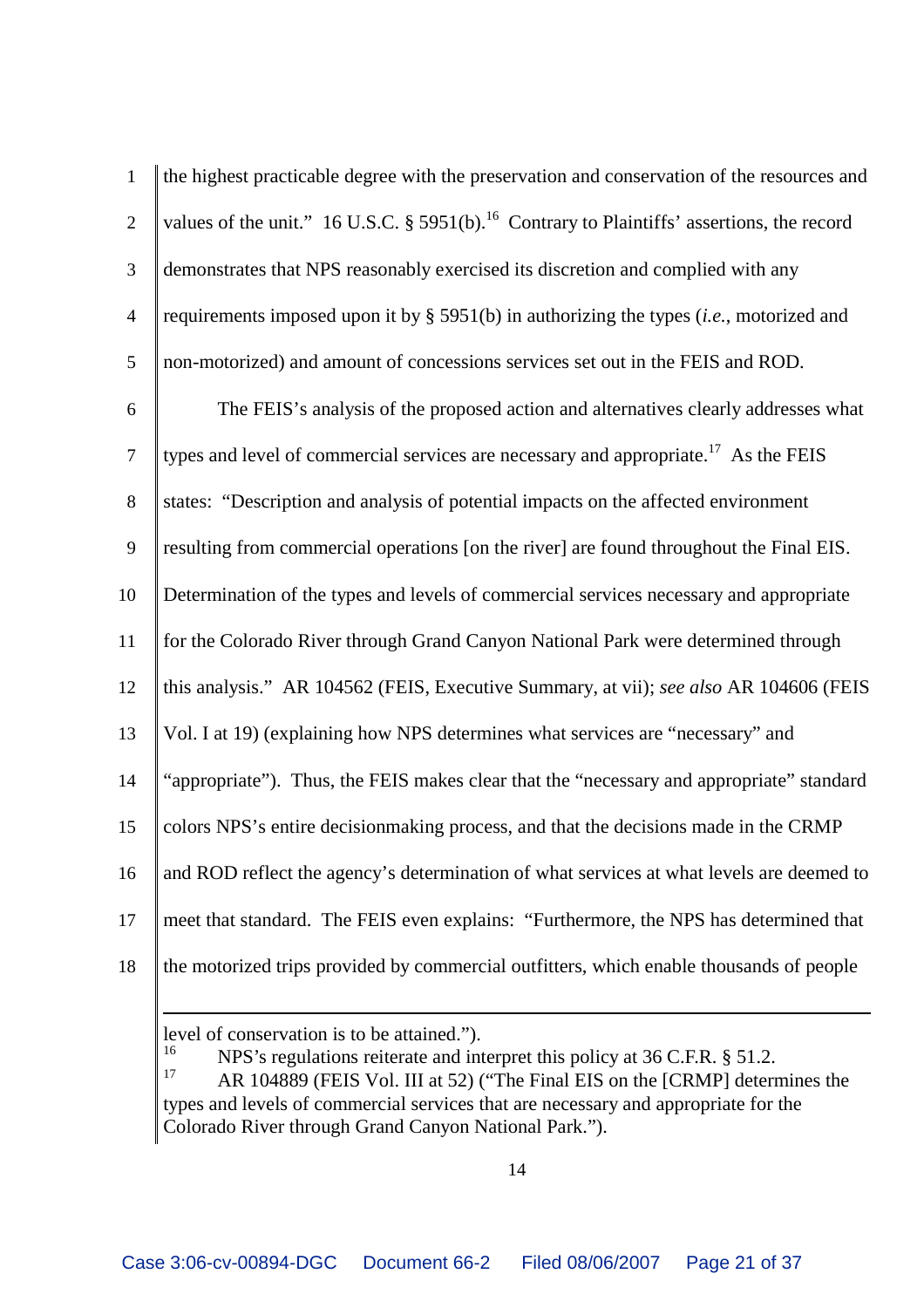| $\mathbf{1}$   | to experience the Colorado River in a relatively primitive and unconfined manner (when    |
|----------------|-------------------------------------------------------------------------------------------|
| $\overline{2}$ | many of them otherwise would be unable to do so), are necessary and appropriate for the   |
| $\mathfrak{Z}$ | public use and enjoyment of the park; will be provided in a manner that furthers the      |
| $\overline{4}$ | protection, conservation, and preservation of the environment; and will enhance visitor   |
| 5              | use and enjoyment of the park without causing unacceptable impacts to park resources or   |
| $6\,$          | values." AR 105209 (FEIS Vol. III at 372); see Jt. Facts ¶ 38.                            |
| $\tau$         | In fact, the CRMP and ROD reflect a reasoned determination that the outfitter and         |
| $8\,$          | guide services authorized under those documents are consistent with, and advance, the     |
| 9              | policies set out in the CMIA. Although opinions varied widely, many commenters in fact    |
| 10             | urged the NPS to continue to authorize motorized trips. See, e.g., AR 050534-41; AR       |
| 11             | 047187; AR 057654; AR 057567; Jt. Facts ¶ 39. And, the FEIS is replete with statements    |
| 12             | supporting NPS's decision to authorize concessions operations using motorized             |
| 13             | watercraft. For instance, as the FEIS explains, "Since many visitors who wish to raft on  |
| 14             | the Colorado River through Grand Canyon possess neither the equipment nor the skill to    |
| 15             | successfully navigate the rapids and other hazards of the river, the NPS has determined   |
| 16             | that it is necessary and appropriate for the public use and enjoyment of the park to      |
| 17             | provide for experienced and professional river guides who can provide such skills and     |
| 18             | equipment." AR 104606 (FEIS Vol. I at 14); see Jt. Facts ¶ 41. As the FEIS further        |
| 19             | explains, "The NPS did examine a subset of no-motors alternatives and found that they     |
| 20             | violated the basic premise of this planning effort; that of reducing congestion, crowding |
|                |                                                                                           |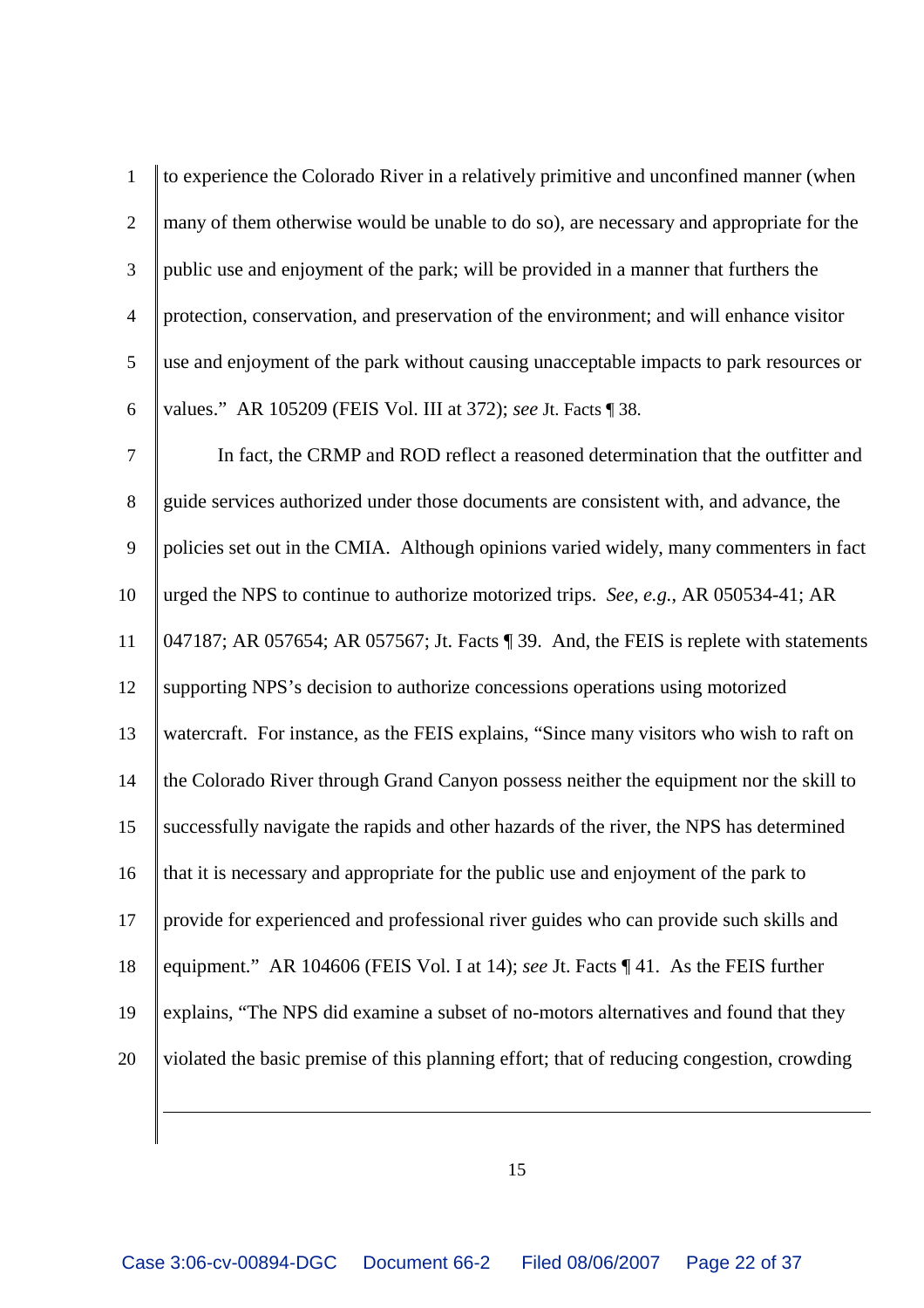| $\mathbf{1}$   | and impacts without reducing access of visitors to the Colorado River in Grand Canyon.")       |
|----------------|------------------------------------------------------------------------------------------------|
| $\overline{2}$ | AR 105210 (FEIS Vol. III at 373). The NPS further determined:                                  |
| 3              | To preserve the quality of the visitor experience that all Grand                               |
| $\overline{4}$ | Canyon river runners are able to enjoy today, eliminating                                      |
| 5              | motorized use would force the NPS to significantly lower                                       |
| $6\,$          | current levels of authorized use to minimize crowding and                                      |
| $\tau$         | conflicts in accordance with the NPS's stated management                                       |
| $8\,$          | objectives for visitor use and experience. Reducing or                                         |
| 9              | eliminating motorized recreational use would have the further                                  |
| 10             | effect of significantly limiting the wide spectrum of use and                                  |
| 11             | range of visitor services currently available to the general                                   |
| 12             | public, contrary to the NPS's management objectives.                                           |
| 13             |                                                                                                |
| 14             | AR 104924 (FEIS Vol. III at 87). Therefore, Plaintiffs' claim that NPS "never found that       |
| 15             | commercial <i>motorized</i> use of the Colorado River corridor is necessary or appropriate for |
| 16             | the public to realize the recreational and other wilderness purposes of the river," Pl. Mem.   |
| 17             | at 19, is belied by the Administrative Record and simply cannot be sustained.                  |
| 18             | The same can be said for Plaintiffs' claim that NPS failed to identify the specific            |
| 19             | amount of commercial services that are "necessary and appropriate." The amount of              |
| 20             | commercial use authorized in the CRMP and ROD is based upon an exhaustive analysis             |
| 21             | of carrying capacity and levels of different types of visitor use, considering daily           |
| 22             | launches, trips at one time, crowding at launches and attraction sites, and other relevant     |
| 23             | criteria, based upon models, past experience, and other relevant data and information.         |
| 24             | See Jt. Facts [ 33. This amount reflects what NPS deems "necessary and appropriate."           |
| 25             | Finally, Plaintiffs' claim that NPS allegedly failed under § 5951(b) to preserve the           |
| 26             | wilderness character of the river to the highest practicable degree also lacks merit and       |
| 27             | should be dismissed. As an initial matter, although Norton v. SUWA, 542 U.S. 55 (2004),        |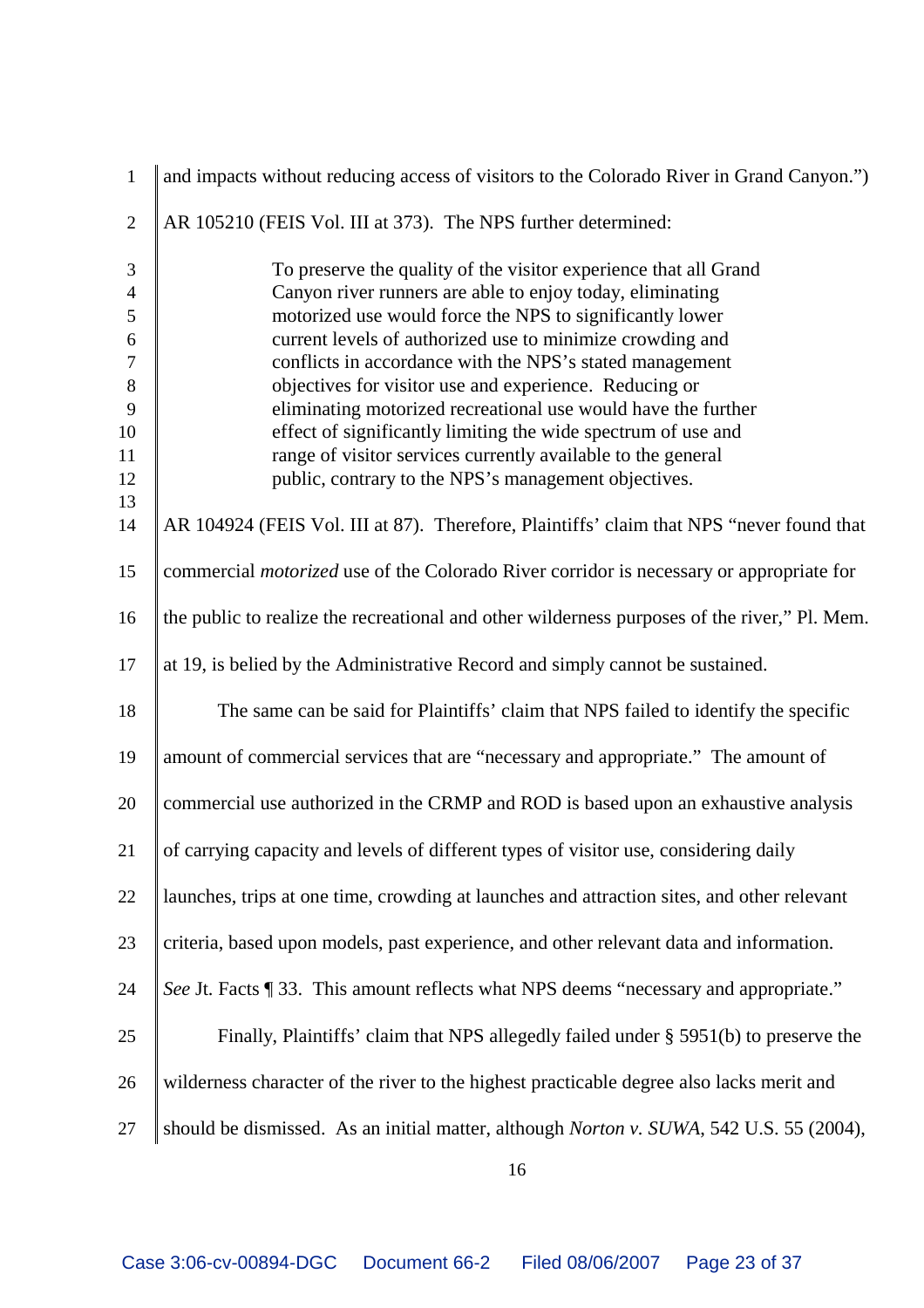| $\mathbf{1}$   | addressed a claim brought under $\S$ 706(1) of the APA, similar reasoning warrants a                      |
|----------------|-----------------------------------------------------------------------------------------------------------|
| $\overline{2}$ | determination by this Court that this claim is nonreviewable under $\S 706(2)$ of the APA.                |
| 3              | In the SUWA case, the Court ruled that it lacked jurisdiction under $\S 706(1)$ of the APA to             |
| $\overline{4}$ | review the plaintiffs' claim that BLM had violated its nonimpairment obligation under 43                  |
| $\mathfrak{S}$ | U.S.C. § 1782(c) by failing to act to protect public lands from damage caused by off-road                 |
| 6              | vehicle use and thereby allowing degradation in certain wilderness study areas. <sup>18</sup> In so       |
| $\overline{7}$ | holding, the Court explained that, while $\S 1782(c)$ was mandatory as to the object to be                |
| $8\,$          | achieved, it left BLM a great deal of discretion in deciding how to achieve it. "It                       |
| 9              | assuredly does not mandate, with the clarity necessary to support judicial action under                   |
| 10             | $\S706(1)$ , the total exclusion of [off-road vehicle] use." <sup>19</sup> Similarly, nothing in the CMIA |
| 11             | (or any other provision of law) requires NPS to close areas proposed as "potential                        |
| 12             | wilderness" to motorized use; whether to do so is left to NPS's considerable discretion                   |
| 13             | over how it might address activity causing impairment. Ordering NPS to take action to                     |
| 14             | eliminate such use because it is not consistent with preservation and conservation of the                 |
| 15             | resources and values of the Park "to the highest practicable degree," therefore, would not                |
| 16             | direct NPS simply to act, but how to act, substituting the court's discretion for the                     |
| 17             | agency's. This is neither intended nor permissible under the APA. <sup>20</sup> And, even if this         |
| 18             | provision were to be reviewable under the APA, as demonstrated by the record, NPS                         |

<sup>&</sup>lt;sup>18</sup> *Norton*, 542 U.S. at 66.<br><sup>19</sup> *Id.* at 66.67 (discussing

*Id.* at 66-67 (discussing limits on APA jurisdiction and danger of empowering courts to enter "general orders compelling compliance with broad statutory mandates").<br><sup>20</sup> LInder the APA "f the court may require agencies to act, but may not tell then Under the APA, "[t]he court may require agencies to act, but may not . . . tell them how to act in matters of administrative discretion." S. Doc. No. 248 at 40 (1946).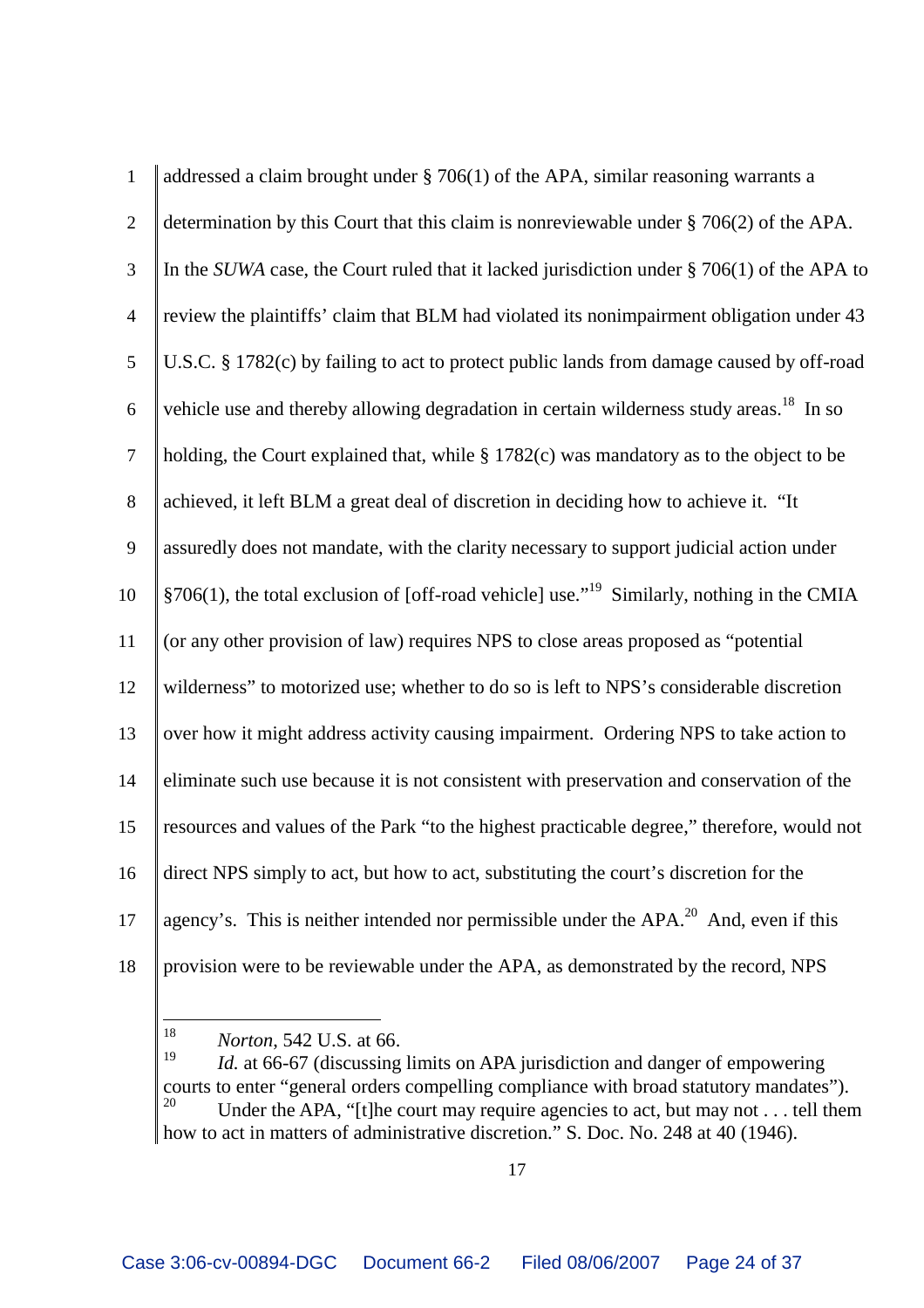reasonably complied with its requirements.

### **III. NPS'S MANAGEMENT OF THE COLORADO RIVER CORRIDOR IS FULLY CONSISTENT WITH ITS OBLIGATIONS UNDER THE ORGANIC ACT**

 A. NPS's Allocation of Use Does Not Interfere With Plaintiffs' Free Access to a Natural Wonder of Grand Canyon National Park

 9 Plaintiffs cannot establish any right to free access to the Grand Canyon that NPS has violated in establishing the allocation of use in the ROD and CRMP. Pursuant to the Organic Act, the Secretary of the Interior is directed to "make and publish such rules and regulations as he may deem necessary or proper for the use and management of the parks, monuments, and reservations under the jurisdiction of the National Park Service." 16 U.S.C. § 3. This grant of authority is subject to the prohibition that: "No natural, 15 curiosities, wonders, or objects of interest shall be leased, rented, or granted to anyone on 16 such terms as to interfere with free access to them by the public . . . ." *Id.* **Plaintiffs'** "free access" claim is the same claim brought and rejected by the Ninth Circuit in *Wilderness Public Rights Fund v. Kleppe*, 608 F.2d 1250 (9th Cir. 1972), as well as by the U.S. District Court for the District of New Mexico in *Randall v. Norton*. <sup>21</sup> In *Wilderness Public Rights Fund*, the plaintiffs asserted that there was no justification for allocating between commercial and noncommercial use, and that such an allocation denied them "free access" to the river, contrary to 16 U.S.C. § 3. *Wilderness Public Rights Fund*, 608 F.2d at 1253. The court rejected their argument, noting that the NPS *can* and necessarily *must* allocate use. *Id.*; *see also Universal Interp. Shuttle v. WMATA*,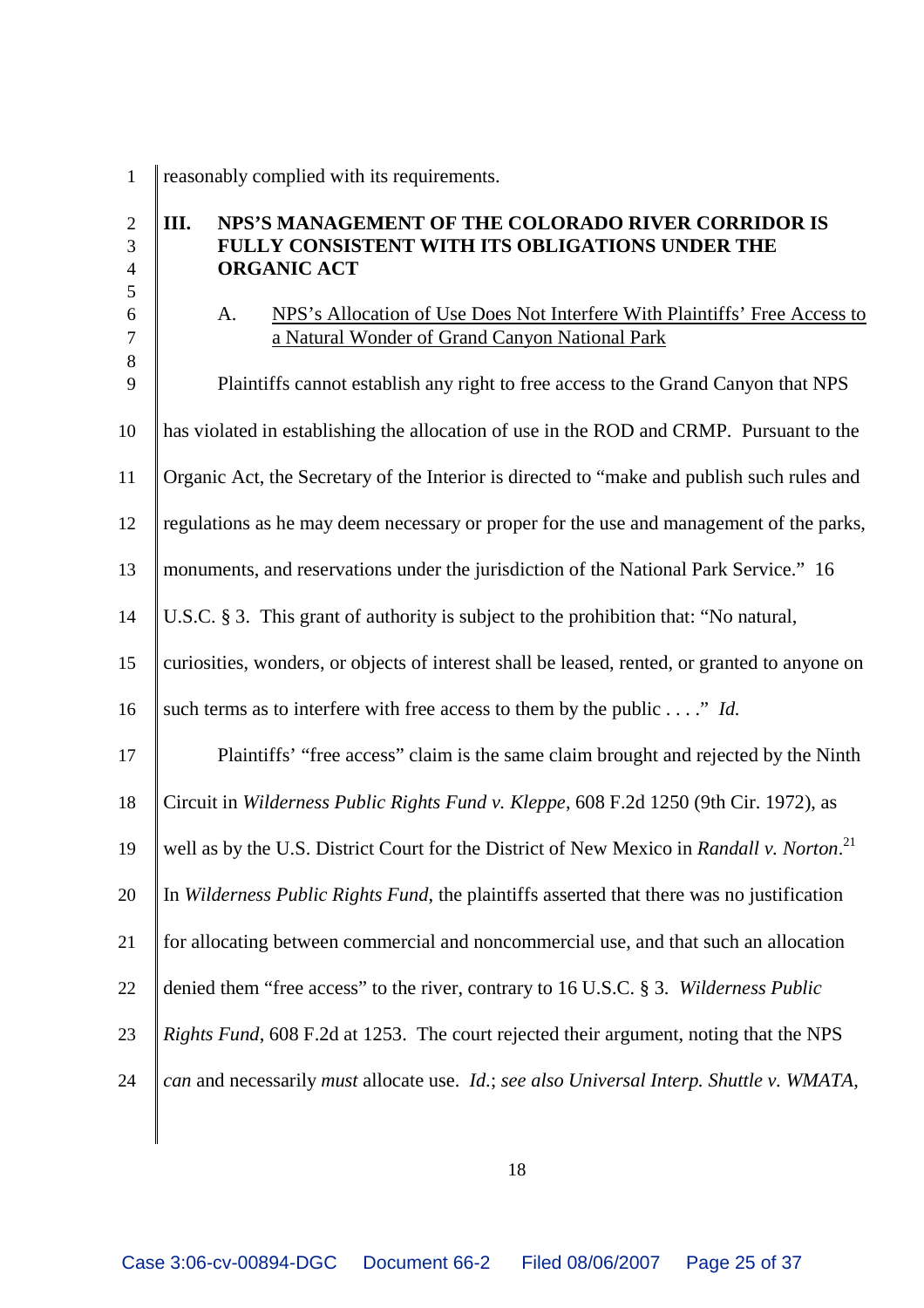| $\mathbf{1}$   | 393 U.S. 186 (1968) (explaining that Department of the Interior may exclude or allocate                                                                                                                                                             |
|----------------|-----------------------------------------------------------------------------------------------------------------------------------------------------------------------------------------------------------------------------------------------------|
| 2              | traffic on NPS-administered lands as it so chooses). It is now well-accepted that national                                                                                                                                                          |
| 3              | parks allocate and restrict the use of certain park resources. Although parties in                                                                                                                                                                  |
| $\overline{4}$ | appropriate circumstances might argue that an allocation or restriction is arbitrary or                                                                                                                                                             |
| 5              | capricious, an abuse of discretion, or otherwise not in accordance with law, they cannot                                                                                                                                                            |
| 6              | claim they are entitled to "free access." See Christianson v. Hauptman, 991 F.2d 59 (2nd                                                                                                                                                            |
| $\tau$         | Cir. 1993); Conservation Law Found. v. Sec'y of Interior, 864 F.2d 954 (1st Cir. 1989).                                                                                                                                                             |
| 8              | Plaintiffs' "free access" claim further suffers from a failure to appreciate that                                                                                                                                                                   |
| 9              | Congress has passed specific laws addressing visitor services and concessions in the                                                                                                                                                                |
| 10             | national parks. These laws, such as the Concessions Policy Act of 1965 and the CMIA                                                                                                                                                                 |
| 11             | (repealing the 1965 Act), reflect clear congressional policy to permit services in national                                                                                                                                                         |
| 12             | parks and to facilitate control of public use through concessioners. <sup>22</sup> Accordingly,                                                                                                                                                     |
| 13             | Plaintiffs' claim that NPS's allocation of use interferes with the public's free access to the                                                                                                                                                      |
| 14             | river is without merit and must be dismissed.                                                                                                                                                                                                       |
| 15<br>16       | <b>B.</b><br>NPS's Allocation of Use is Not Arbitrary and Capricious or Otherwise in<br><u>Violation of the Organic Act</u>                                                                                                                         |
| 17<br>18       | Plaintiffs have failed to demonstrate that NPS's allocation of use of the Colorado                                                                                                                                                                  |
| 19             | River through the Park is arbitrary or capricious. Plaintiffs' arguments not only ignore                                                                                                                                                            |
| 20             | fundamental principles governing the use of national parks in general, and the Grand                                                                                                                                                                |
|                | 21<br>No. 00-349, 2004 U.S. Dist. LEXIS 29870 (D.N.M. Apr. 19, 2004).<br>22<br>See Nat'l Park Hospitality Ass'n v. Dep't of the Interior, 538 U.S. 803, 805-06<br>(2003) ("To make visits to national parks more enjoyable for the public, Congress |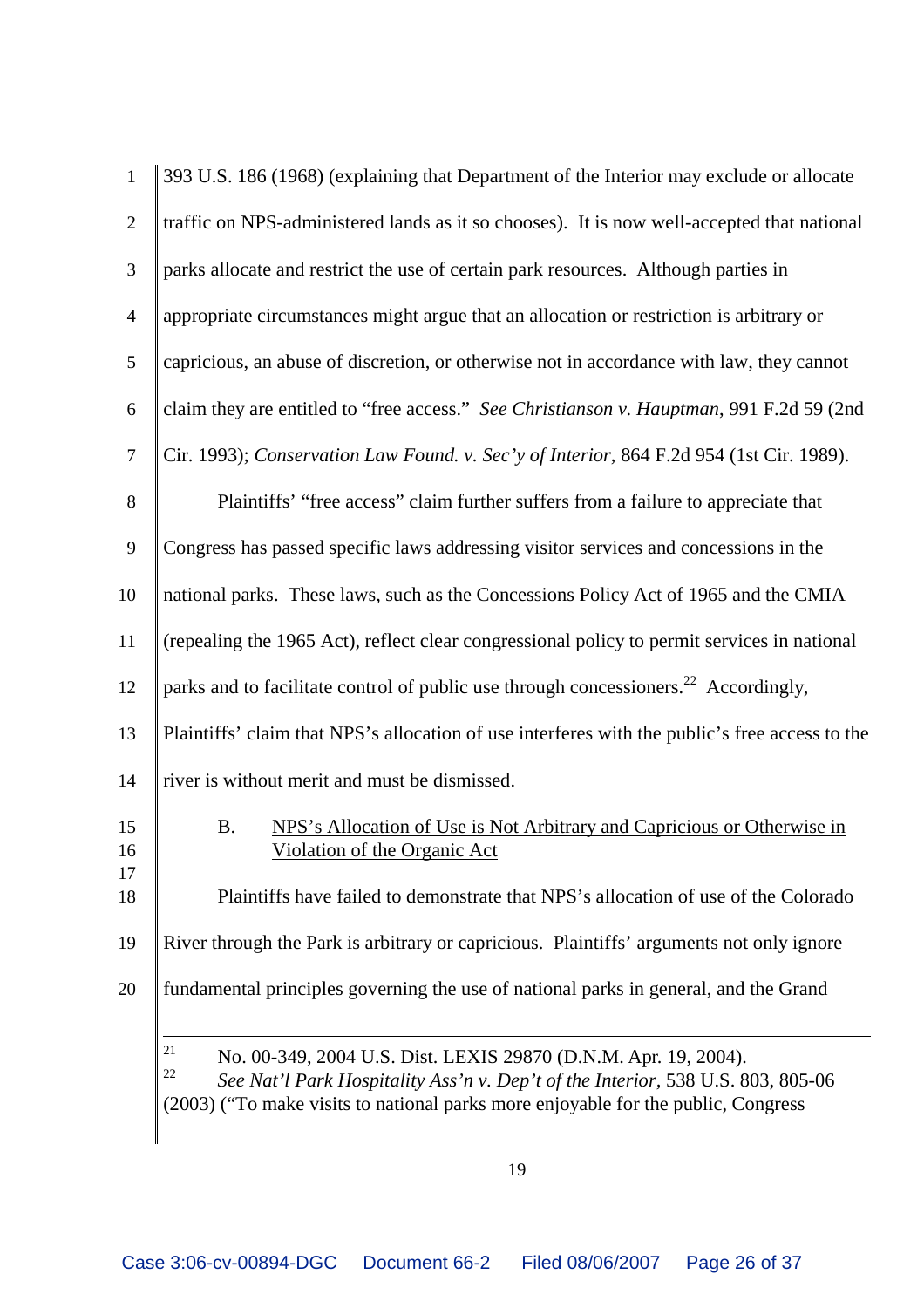| Canyon in particular, but also mischaracterize the Administrative Record and the issues               |
|-------------------------------------------------------------------------------------------------------|
| confronting the NPS. As such, these arguments are without merit and must be rejected.                 |
| Plaintiffs' brief lacks any pretense of explaining the statutory mandates governing                   |
| the use of the Colorado River in the Grand Canyon. In fact, there is no legal requirement             |
| that the use of the river be allocated, or that the use be allocated in any particular way.           |
| Plaintiffs simply have no authority for their underlying proposition that concessions use             |
| "must be allocated equitably with noncommercial uses." Pl. Mem. at 22. Rather, NPS                    |
| must administer the Park in accordance with the Organic Act, Park enabling legislation, <sup>23</sup> |
| and the CMIA. It is the combination of these and other laws that informs whether and                  |
| how the river will be allocated among various user groups. See generally Southern Utah                |
| Wilderness Alliance v. Dabney, 222 F.3d 819, 826 (10th Cir. 2000) (reversing district                 |
| court injunction barring NPS from implementing provision of management plan allowing                  |
| motorized vehicle travel in a portion of park, noting that proper question for the court was          |
| whether NPS's actions were "inconsistent with a clear intent of Congress expressed in the             |
| Organic Act and the [Park's] enabling legislation"). Thus, as the Ninth Circuit has stated,           |
| "Allocation of the limited use between [professionally-guided and self-guided boaters] is             |
| one method of assuring that the rights of each [group] are recognized and, if fairly done             |
|                                                                                                       |

authorized [the Park Service] to 'grant privileges, leases, and permits for the use of land for the accommodation of visitors.'") (citation omitted).<br> $^{23}$  Act of February 26, 1919, ch 44, 40 Stat, 1175 (1)

 Act of February 26, 1919, ch. 44, 40 Stat. 1175 (1919); Grand Canyon National Park Enlargement Act, Pub. L. No. 93-620, 88 Stat. 2089 (1975); Act to Amend the Grand Canyon National Park Enlargement Act, Pub. L. No. 94-31, 89 Stat. 172 (1975) (together, codified as amended at 16 U.S.C. §§ 221-228j); *see also* National Parks Overflights Act,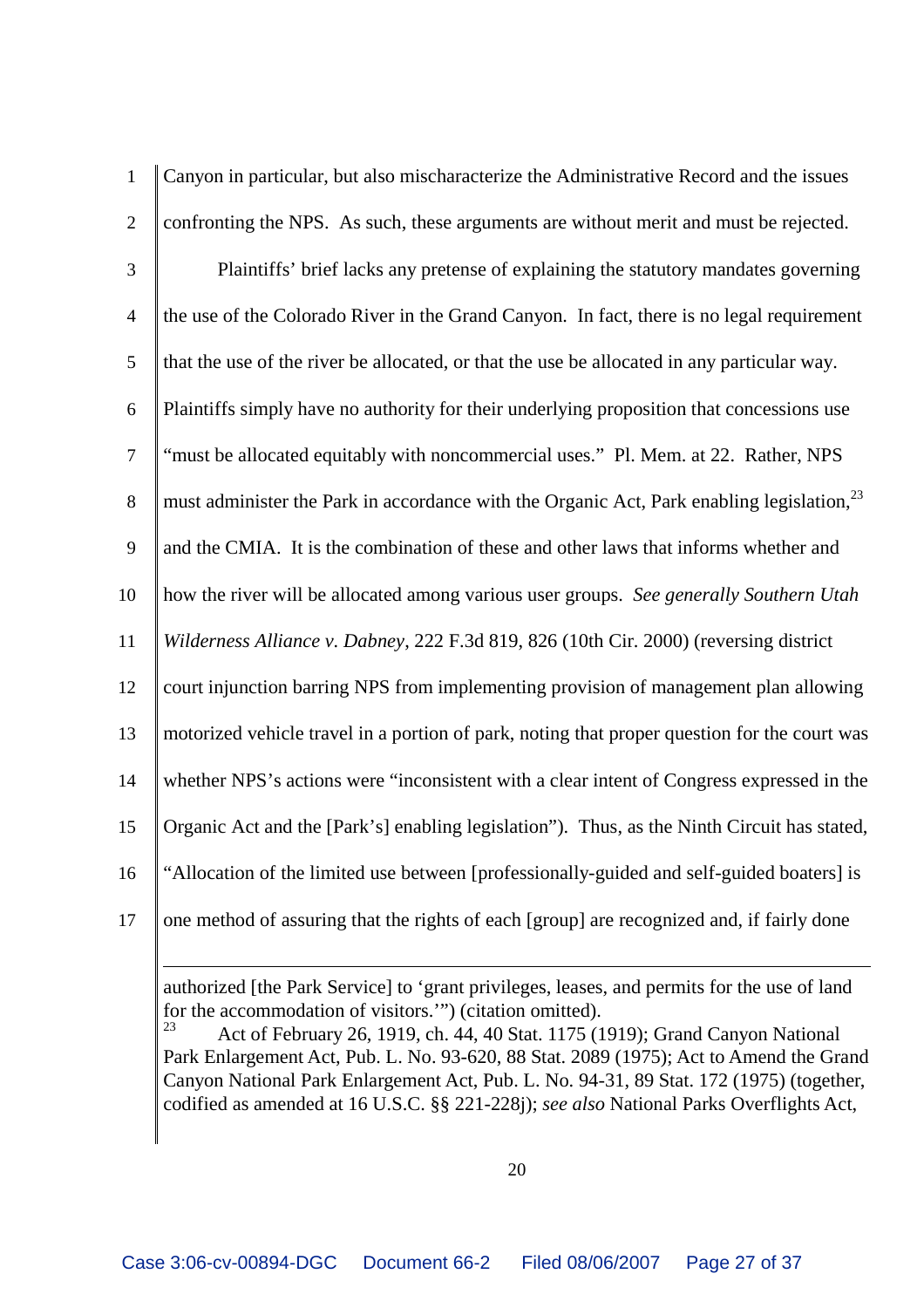pursuant to appropriate standards, is a reasonable method and cannot be said to be

arbitrary." *Wilderness Public Rights Fund*, 608 F.2d at 1254.

 Plaintiffs' memorandum presents a myopic view of the many issues that NPS must consider when it allocates a scarce and important resource such as the use of the Colorado River through the Grand Canyon. Plaintiffs' apparent assumption that relative "demand" is the only relevant factor for NPS consideration ignores the relevant mandates for managing the Park, and is inconsistent with the record. As required by its organic statute, NPS regulates river use "to ensure that the level and types of use are sustainable and that resource impacts are within acceptable limits for long-term resource preservation." AR 104593 (FEIS Vol. I at 6). Thus, in the past, NPS has stated that it "reserves the right to add or subtract, allocate or reallocate user days based on review of all relevant factors" 12 and has based the commercial/noncommercial allocation of use on various factors, including "[s]cientific research, public input, historic considerations, and legislative 14 mandates;" existing acceptable levels for the quality of the natural resources and visitor experience; the condition of the natural and social resources within the river corridor; and historic use levels and their impact on park resources. SAR000934; SAR007530; SAR007120. In addition, because "[t]he allocation is administered in the interest of the greatest good to the general public," it has reflected Park management's long-held belief that concessioners provide the only practical means of access to the river for the vast majority of Americans. SAR008672 (explaining that the then-current allocation

Pub. L. No. 100-91, 101 Stat. 674 (1987) (codified at 16 U.S.C. § 1a-1 note); 36 C.F.R. §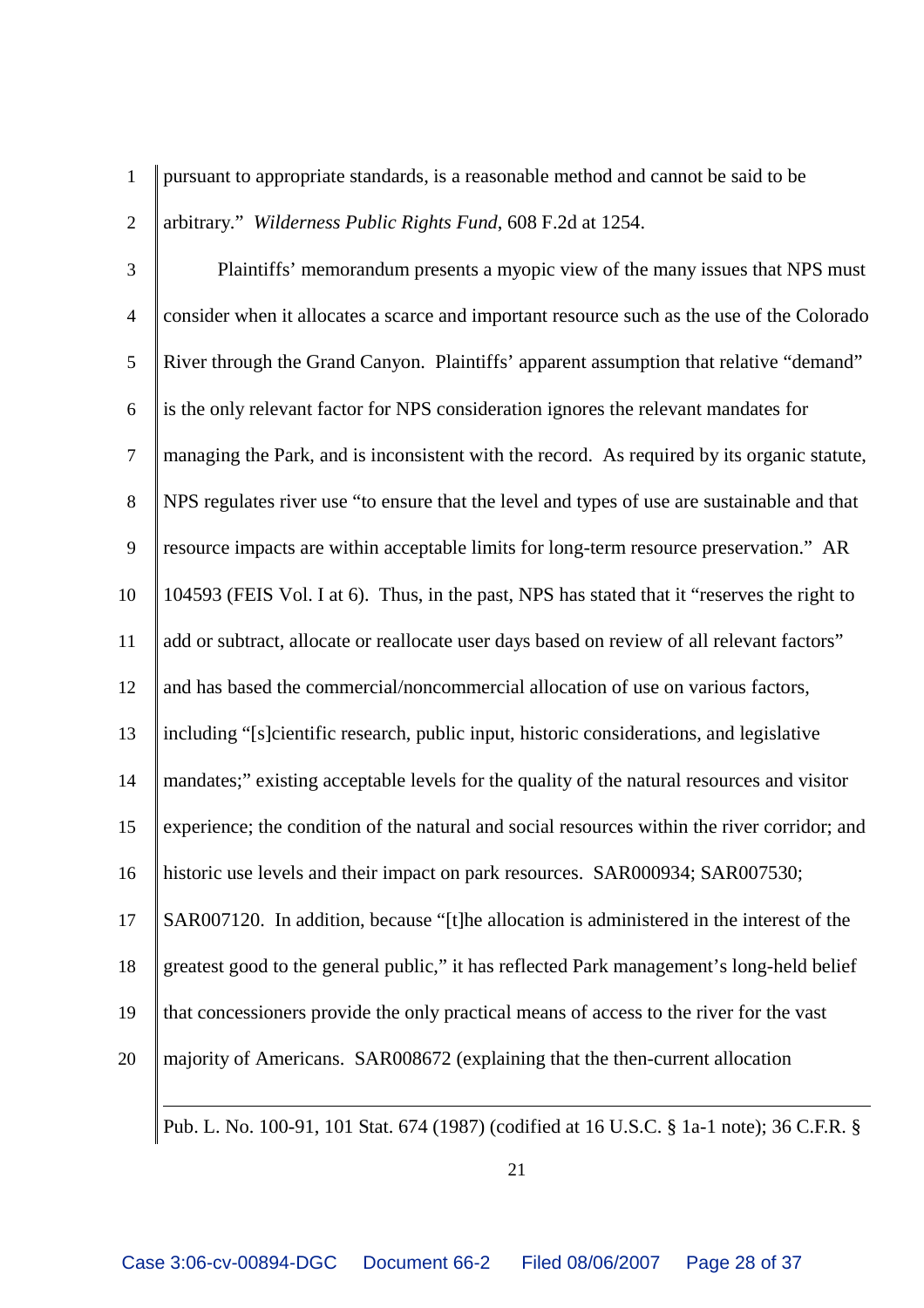| $\mathbf{1}$    | authorized "private river runners, who are a very small percentage of the interested                    |
|-----------------|---------------------------------------------------------------------------------------------------------|
| $\overline{2}$  | public, to utilize a fairly large percentage (32 percent) of the total allocation"). <sup>24</sup> "The |
| 3               | opportunities must be evaluated in respect of the recreational desires of all publics in                |
| $\overline{4}$  | relation to the need for resource protection." SAR008673. As the NPS Chief of                           |
| 5               | Concessions has stated, the allocation decision is "really a question of what is best for the           |
| 6               | Park and the overall public." SAR007819. Thus, to suggest that the NPS must base the                    |
| $7\phantom{.0}$ | allocation primarily, or entirely as Plaintiffs appear to suggest, on the relative demand for           |
| 8               | self-outfitted versus professionally-outfitted trips would be inconsistent with the long                |
| 9               | history of management of GCNP and contrary to the NPS's governing authorities.                          |
| 10              | Plaintiffs' focus on demand (and conclusion that relative demand favors private                         |
| 11              | use) and their attempt to argue that the NPS acted in an arbitrary and capricious manner in             |
| 12              | allocating use is flawed for two additional reasons. First, the wait list for private boaters           |
| 13              | under the <i>old</i> CRMP and permit system, which Plaintiffs prominently highlight, is not             |
|                 |                                                                                                         |

 $7.4.$ 

Plaintiffs' statement to the contrary that, "In fact, the Park Service has long understood that the 'primary user group that most needs access, and constitutes a broader range of economic levels, is the private [public] user.'" is misleading at best. Pl. Memo at 28 (citing Pl. Facts at ¶ 170). Not only does the statement rely solely on a September 1988 e-mail from Kim Crumbo to various recipients, including Tom Martin, Co-Director of Plaintiff RRFW, but Plaintiffs added the word "public" in an apparent and misguided effort to suggest that the commercial use allocation does not serve the public as well. As the Ninth Circuit admonished in response to a similar argument made by the plaintiffs in *Wilderness Public Rights Fund*, "The Fund ignores the fact that the commercial operators, as concessioners of the Service, undertake a public function to provide services that the NPS deems desirable for those visiting the area. The basic face-off is not between the commercial operators and the noncommercial users, but between those who can make the run without professional assistance and those who cannot." *Wilderness Public Rights*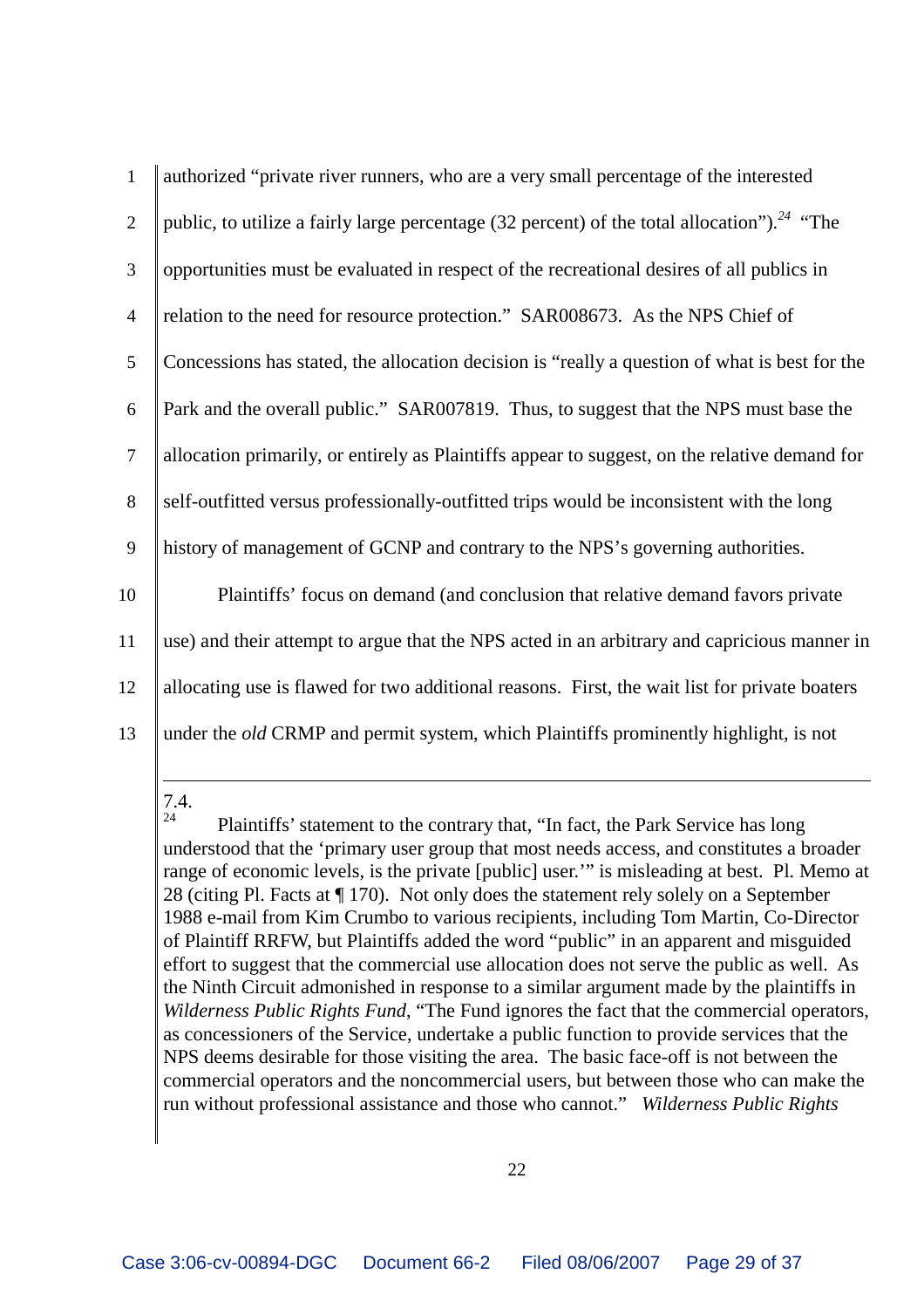| $\mathbf{1}$   | only irrelevant to the new CRMP, but, as NPS and others long have recognized, a poor                        |
|----------------|-------------------------------------------------------------------------------------------------------------|
| $\overline{2}$ | indicator of actual demand for private river trips. AR 105723 (FEIS Vol. II at 686).                        |
| $\mathfrak{Z}$ | Second, Plaintiffs' argument ignores the fact that demand has no doubt also increased                       |
| $\overline{4}$ | over the years for those interested in professionally-outfitted trips. <sup>25</sup> See Jt. Facts $\P$ 34. |
| 5              | The ROD and CRMP reflect the considered and not arbitrary or capricious                                     |
| 6              | judgment of the NPS. NPS's management objectives for visitor use and experience                             |
| $\overline{7}$ | included "provid[ing] a diverse range of quality recreational opportunities for visitors to                 |
| 8              | experience and understand the environmental interrelationships, resources, and values of                    |
| 9              | Grand Canyon National Park" and establishing "[I] evels and types of use [that] enhance                     |
| 10             | [the] visitor experience and minimize crowding, conflicts, and resource impacts." AR                        |
| 11             | 105644 (FEIS Vol. II at 607). Having examined all relevant factors pertaining to the                        |
| 12             | allocation issue, the FEIS concluded that: "the Modified Preferred Alternative H meets                      |
| 13             | the standards of fairness (by providing for an approximately 50/50 allocation of user days                  |
| 14             | between commercial and non-commercial users) and provides for a range of experience                         |

*Fund*, 608 F.2d at 1254; *cf. Hamilton Stores, Inc. v. Hodel*, 925 F.2d 1272, 1282 n.16 (10th Cir. 1991) (citing *Wilderness Public Rights Fund*).

Plaintiffs' statement that "there is generally greater supply of than demand" for commercial services, Pl. Memo at 24, is unsupported. Indeed, the one authoritative cite that Plaintiffs reference to support this argument—referenced by Pl. Facts at ¶ 228 (citing AR 106089)—does not support that argument but instead simply explains that because the concessioners are required to adhere to NPS-established user-day limits, not all of their trips are of the maximum group size or maximum trip length. Plaintiffs' other two cites are to newspaper articles—Pl. Facts at ¶ 229 (citing AR 000370, 000392-000393)—that do not support the proposition either. Instead, as NPS recognized, the commercial allocation is "consistently used" and "it is probably true that numbers of people who could participate in a non-commercial trip is smaller than numbers of people who could become commercial passengers." AR 106594 (FEIS Vol. III at 157); *see* AR 107999.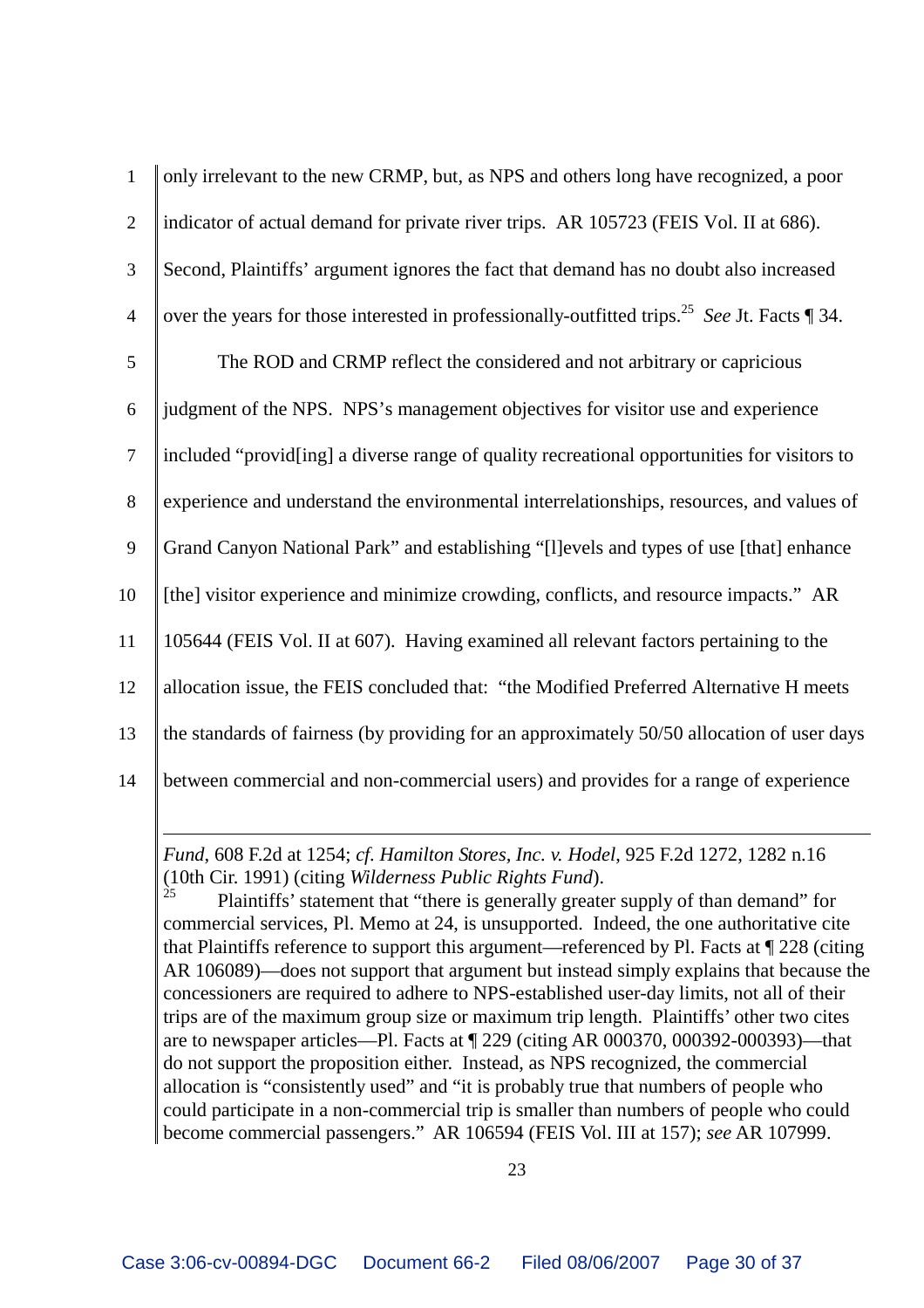| $\overline{2}$<br>3<br>justified, and Plaintiffs' claim to the contrary should be dismissed. <sup>26</sup><br>$\overline{4}$<br>$C_{\cdot}$<br>$\mathfrak{S}$<br>$\boldsymbol{6}$<br>$\boldsymbol{7}$<br>$8\,$<br>9<br>10<br>11<br>12<br>13<br>14<br>15 | $\mathbf{1}$ | for a variety of park visitors and best meets management objectives for the CRMP." AR                                                              |
|---------------------------------------------------------------------------------------------------------------------------------------------------------------------------------------------------------------------------------------------------------|--------------|----------------------------------------------------------------------------------------------------------------------------------------------------|
|                                                                                                                                                                                                                                                         |              | 104889 (FEIS Vol. III at 52); see Jt. Facts $\P$ 17, 35. For the reasons discussed above, the                                                      |
|                                                                                                                                                                                                                                                         |              | Administrative Record amply demonstrates that NPS's allocation decision was well-                                                                  |
|                                                                                                                                                                                                                                                         |              |                                                                                                                                                    |
|                                                                                                                                                                                                                                                         |              | NPS's Determination that Motorized Activities in the River Corridor Do<br>Not Impair the Park's Natural Soundscape is Not Arbitrary and Capricious |
|                                                                                                                                                                                                                                                         |              | NPS's determination that motorized use of the Colorado River corridor, of the                                                                      |
|                                                                                                                                                                                                                                                         |              | nature and at the levels set out in the CRMP and ROD, does not impair the Park's natural                                                           |
|                                                                                                                                                                                                                                                         |              | soundscape is fully consistent with the Service's obligations under the Organic Act. As                                                            |
|                                                                                                                                                                                                                                                         |              | courts routinely have observed, Congress, in the Organic Act, delegated broad discretion                                                           |
|                                                                                                                                                                                                                                                         |              | to the NPS in managing the national parks. <sup>27</sup> The Organic Act directs NPS to "promote"                                                  |
|                                                                                                                                                                                                                                                         |              | and regulate the use of the national parks by such means and measures as conform                                                                   |
|                                                                                                                                                                                                                                                         |              | to the fundamental purpose to conserve the scenery and the natural and historic                                                                    |
|                                                                                                                                                                                                                                                         |              | objects and the wild life therein and to provide for the enjoyment of the same in such                                                             |

<sup>26</sup> The reasonableness of NPS's commercial/noncommercial allocation in the new CRMP is reflected in the fact that the two intervenors in this case, together with two other major recreational user groups—together representing and constituting a diverse assembly of Grand Canyon river users that includes outfitters, private boaters, and citizens who utilize the professional river services that the concessioners exist to provide—were able to submit *joint recommendations* in response to the draft EIS generally supporting the allocation that was adopted in the final CRMP. AR 050534-41. This coming together of interests who historically had been embroiled in deep conflict over this issue was a major and historic achievement, and is testament to the fairness of NPS's new plan.<br> $27 \text{ Gea}$  Organized Eisharman of Elg.  $v$  Hodel 775 E2d 1544, 1550 (11th

<sup>27</sup> *See Organized Fishermen of Fla. v. Hodel*, 775 F.2d 1544, 1550 (11th Cir. 1985); *see also Bicycle Trails Council of Marin v. Babbitt*, 82 F.3d 1445, 1454 (9th Cir. 1996); *Nat'l Wildlife Fed'n v. Nat'l Park Serv.*, 669 F. Supp. 384, 391 (D. Wyo. 1987); *Wilkenson v. Dept. of Interior*, 634 F. Supp. 1265, 1279 (D. Colo. 1986). *See generally Alaska*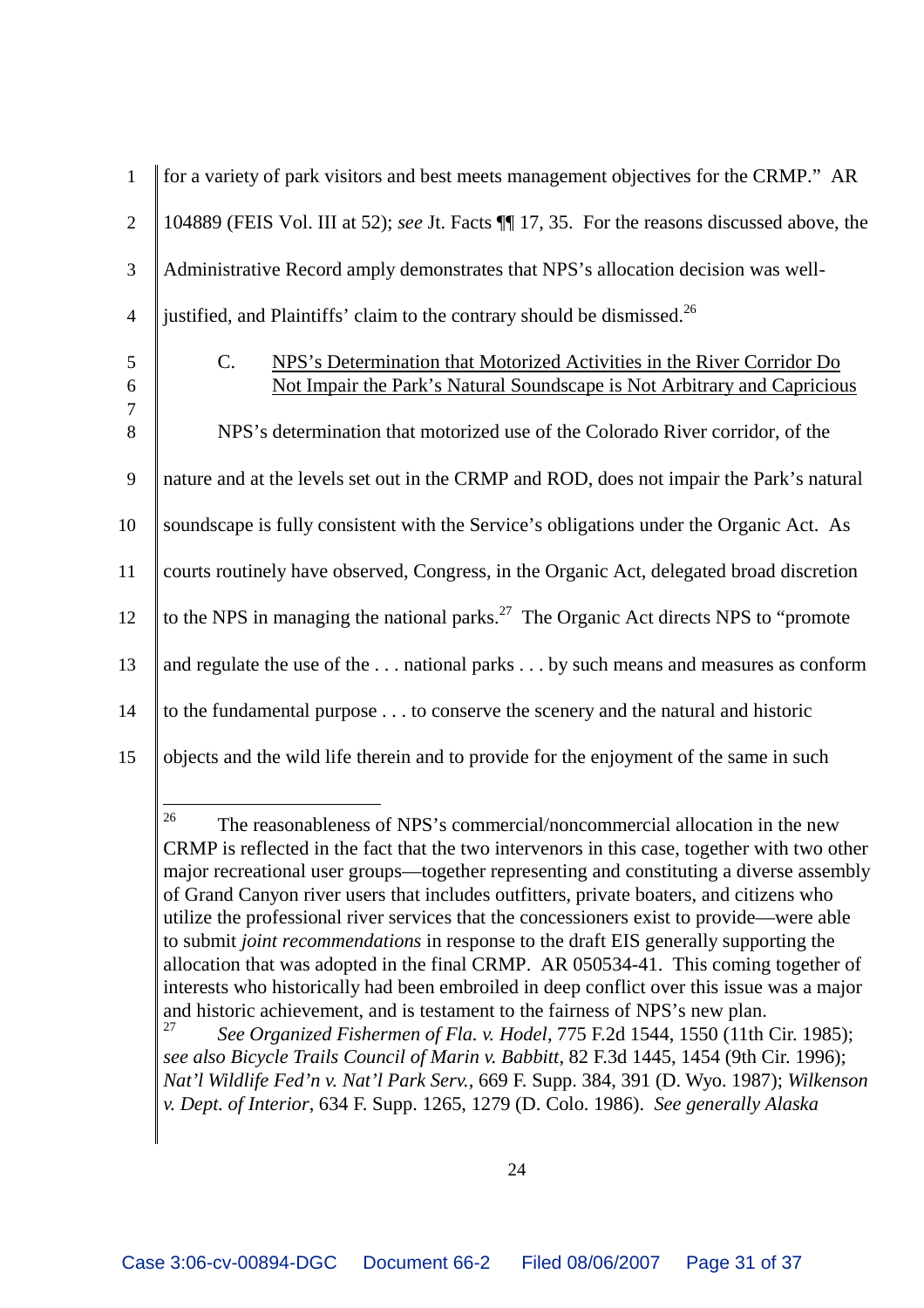| $\mathbf{1}$   | manner and by such means as will leave them unimpaired for the enjoyment of future                                                                                                                                                                                                                                                                                      |
|----------------|-------------------------------------------------------------------------------------------------------------------------------------------------------------------------------------------------------------------------------------------------------------------------------------------------------------------------------------------------------------------------|
| $\overline{2}$ | generations." 16 U.S.C. § 1; see also 16 U.S.C. § 1a-1. Congress's clear direction that                                                                                                                                                                                                                                                                                 |
| 3              | the parks be open and accessible for visitor enjoyment shows that not all activities or uses                                                                                                                                                                                                                                                                            |
| $\overline{4}$ | that have an impact on park resources rise to the level of impairment. Thus, under the                                                                                                                                                                                                                                                                                  |
| 5              | Organic Act, Congress gave NPS the management discretion to allow activities within                                                                                                                                                                                                                                                                                     |
| 6              | parks—even those that may have an adverse impact on park resources—so long as the                                                                                                                                                                                                                                                                                       |
| $\overline{7}$ | impact does not constitute impairment of the affected resources and values. AR 104595                                                                                                                                                                                                                                                                                   |
| 8              | (FEIS Vol. I at 8); SAR016086 (MP 1.4.3); see also AR 105287 (FEIS Vol. II at 250). <sup>28</sup>                                                                                                                                                                                                                                                                       |
| 9              | Plaintiffs' claim that NPS's determination that motorized activities in the Colorado                                                                                                                                                                                                                                                                                    |
| 10             | River corridor do not impair the Park's natural soundscape is arbitrary and capricious is                                                                                                                                                                                                                                                                               |
| 11             | flawed in numerous respects. As a threshold matter, for similar reasons as discussed                                                                                                                                                                                                                                                                                    |
| 12             | above at pages 16-17, <i>supra</i> , this Court should find this claim nonreviewable based upon                                                                                                                                                                                                                                                                         |
| 13             | <i>Norton v. SUWA</i> , 542 U.S. 55 (2004). Accepting Plaintiffs' argument would make it the                                                                                                                                                                                                                                                                            |
| 14             | task of this Court, rather than NPS, to work out compliance with the Organic Act's broad                                                                                                                                                                                                                                                                                |
| 15             | statutory mandate in a manner that is not contemplated by the APA.                                                                                                                                                                                                                                                                                                      |
| 16             | Plaintiffs' argument that NPS violated the Organic Act by using the wrong                                                                                                                                                                                                                                                                                               |
| 17             | baseline to evaluate impairment to the Park's natural soundscape similarly should be                                                                                                                                                                                                                                                                                    |
| 18             | rejected. Plaintiffs' argument relies upon a Director's Order (No. 47) that expired on                                                                                                                                                                                                                                                                                  |
|                | Wildlife Alliance v. Jensen, 108 F.3d 1065, 1073-74 (9th Cir. 1997) (noting cases<br>confirming the general principle that NPS enjoys broad discretion under its Organic Act).<br>28<br>See, e.g., Bicycle Trails Council, 82 F.3d at 1468 (stating that the authority of the<br>NPS to strike balances among "the sometimes competing goals of recreation, safety, and |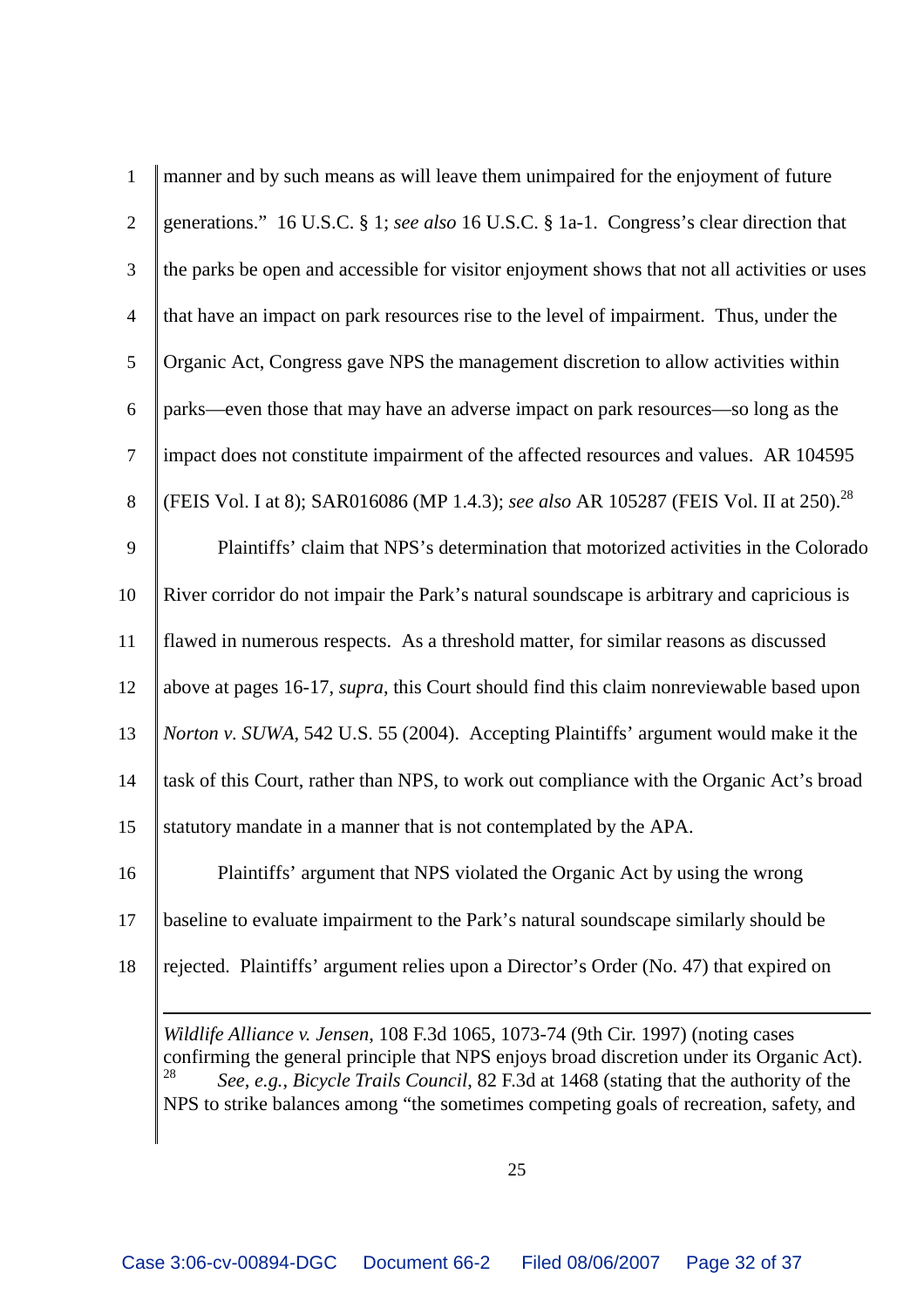| $\mathbf{1}$    | December 1, 2004 and is no longer in effect, as well as upon the agency's management        |
|-----------------|---------------------------------------------------------------------------------------------|
| 2               | policies, which Plaintiffs have not proven to be judicially enforceable against the agency. |
| 3               | The Organic Act contains no legal requirement with respect to the agency's choice of        |
| $\overline{4}$  | baseline. NPS's choice of baseline is fully consistent with its obligations under NEPA.     |
| $5\overline{)}$ | See Jt. Facts ¶ 44.                                                                         |
| 6               | Next, Plaintiffs' claim that NPS failed to consider the cumulative impacts to the           |
| $\tau$          | natural soundscape before making a final impairment determination fails for several         |
|                 |                                                                                             |

8 reasons. Not only does the Organic Act contain no such requirement, but as discussed

9 below in response to Plaintiffs' NEPA claims, the FEIS, in fact, presents a thorough

10 analysis of the cumulative impacts of the proposed action and alternatives on the natural

11 soundscape. This analysis combines the incremental impacts of each alternative—

12 including motorboats and helicopter exchanges—with other past, present, and reasonably

13 foreseeable future actions, including commercial air tours, commercial jet traffic, military

14 aircraft, general aviation, and administrative aircraft activities, and clearly is sufficient to

15 | meet NEPA's requirements. AR 105394-105424 (FEIS Vol. II at 357-87).<sup>29</sup>

16 Plaintiffs' argument that NPS failed to "consider any environmental assessments

17 or environmental impact statements . . . relevant scientific studies, and other sources of

resource protection" as well as among "sometimes competing recreational interests . . . inheres in the Organic Act and the [park's establishment act]").

<sup>29</sup> Plaintiffs'assertion that "The Park Service's own Wilderness Coordinator notes there has been an 'incremental erosion of [the Colorado River corridor's] wilderness resource' since 1977" is misleading and of no persuasive value. Pl. Memo at 31 n.17. The cited document, yet *another* document prepared by Kim Crumbo, is a memo that was prepared in 1991 and that therefore fails to capture any changes in circumstances that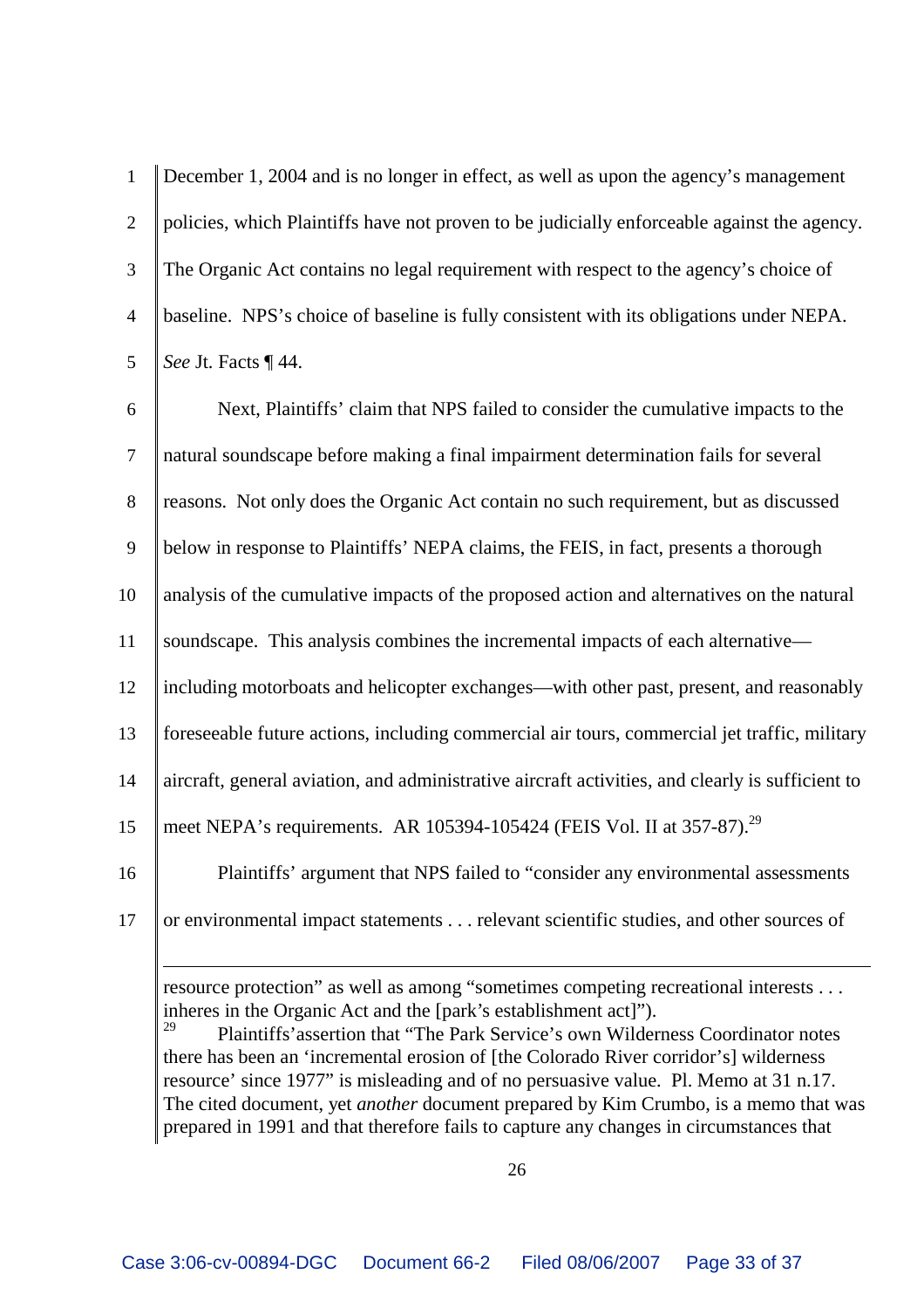| $\mathbf{1}$   | information; and public comments" also must be rejected. SAR016087 (MP 1.4.7). Not                 |
|----------------|----------------------------------------------------------------------------------------------------|
| $\overline{2}$ | only does this argument again inappropriately ask this Court to judicially enforce a non-          |
| $\mathfrak{Z}$ | binding agency policy, but it does so by finding fault with NPS's decision not to rely on          |
| $\overline{4}$ | studies and public comments from the development of the 1980 CRMP—materials which                  |
| $\mathfrak{S}$ | are now over 25 years old. Rather than relying on such stale information, the CRMP and             |
| $6\,$          | ROD reflect the development and consideration of more up-to-date and accurate                      |
| $\overline{7}$ | information and studies and comments. Plaintiffs further suggest that the NPS must take            |
| $8\,$          | special care here to explain some reversal of its position, but fail to appreciate that, rather    |
| 9              | than reflecting a reversal of NPS's position, the CRMP and ROD continue to allow                   |
| 10             | motorized activities that the NPS has authorized for more than 25 years. This is far from          |
| 11             | a reversal of position that needs to be reconciled with prior Service policy and practice.         |
| 12             | Finally, Plaintiffs point to no evidence in the record to support their theory that the            |
| 13             | authorization of motorboats, generators, and helicopter passenger exchanges—of the type            |
| 14             | and at the level authorized in the CRMP and ROD—impairs the Park's natural                         |
| 15             | soundscape. Indeed, rather than "concede <sup>[]</sup> as much," Pl. Mem. at 34, the FEIS explains |
| 16             | that "even if all noise was eliminated from the park <i>(including river-related helicopter</i>    |
| 17             | <i>flights at Whitmore</i> ), [t] here would still be 'significant adverse effects' on the natural |
| 18             | soundscape due to frequent, periodic and noticeable noise from overflights, and                    |
| 19             | 'substantial restoration of natural quiet' would not be achieved" AR 105424 (FEIS                  |
| 20             | Vol. II at 387); see also AR 105423 (FEIS Vol. II at 36).                                          |

have occurred over the past 16 years, including the transition to four-stroke motors.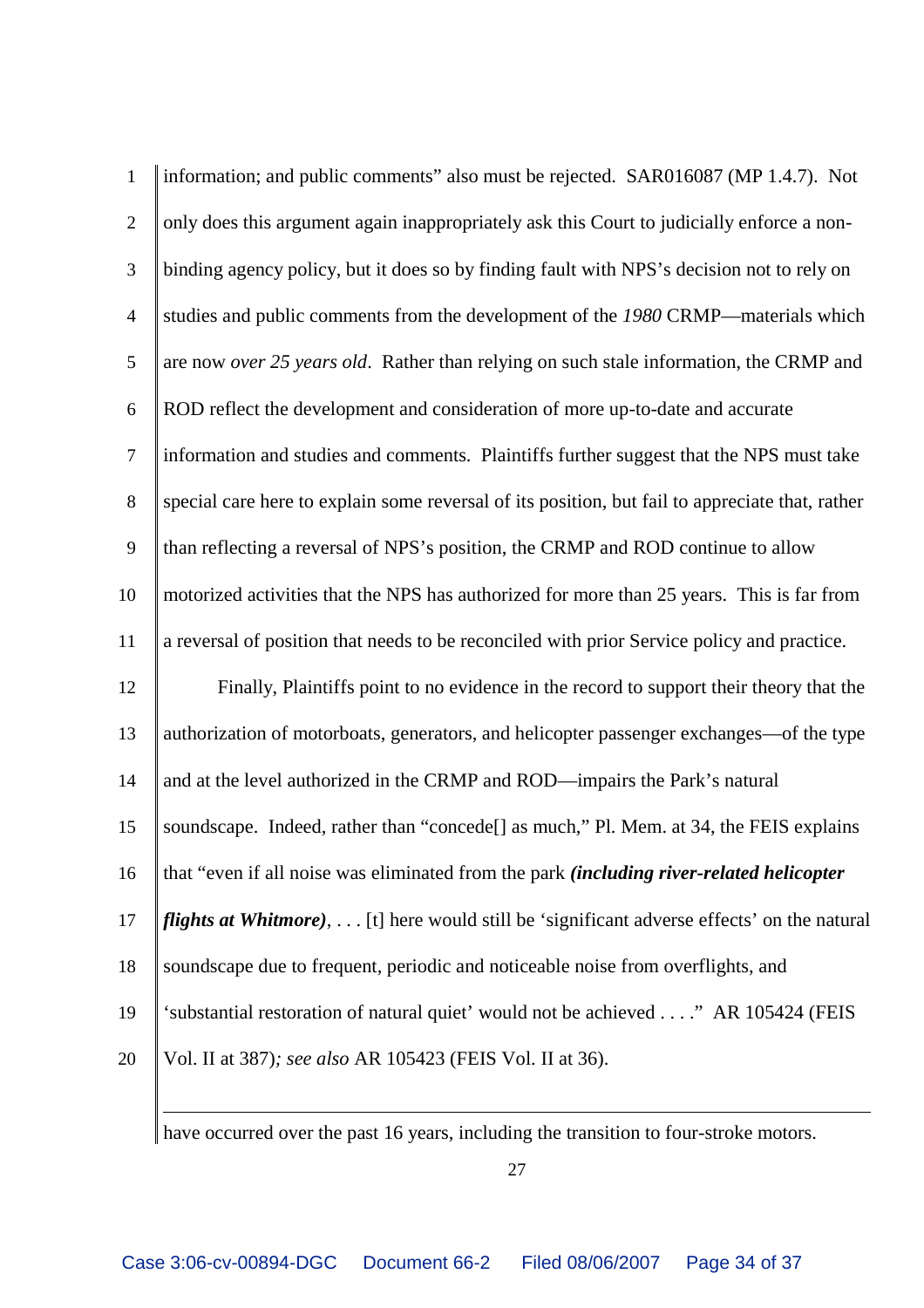| $\mathbf{1}$<br>$\overline{2}$   | Plaintiffs Have Failed to Show That NPS Failed to Conserve the River<br>D.<br>Corridor's Natural Soundscape and Wilderness Characteristics |
|----------------------------------|--------------------------------------------------------------------------------------------------------------------------------------------|
| $\overline{3}$<br>$\overline{4}$ | Plaintiffs' argument that NPS has failed to conserve the river corridor's natural                                                          |
| 5                                | soundscape and wilderness characteristics suffers from many of the same flaws as their                                                     |
| 6                                | other arguments. In addition to relying upon non-binding management policies that they                                                     |
| $\overline{7}$                   | cannot demonstrate are judicially enforceable, Plaintiffs once again fail to appreciate                                                    |
| 8                                | NPS's broad discretion under the Organic Act, as well as ignore the evidence in the                                                        |
| 9                                | record showing that the type and level of motorized use authorized is "necessary and                                                       |
| 10                               | appropriate" and "does not constitute impairment." SAR016086 (MP 1.4.3). Further,                                                          |
| 11                               | Plaintiffs ignore the fact that NPS determined that it is impossible to restore the Park's                                                 |
| 12                               | natural soundscape through the CRMP, which has no control over the overflights that do                                                     |
| 13                               | impair that soundscape. See Jt. Facts ¶ 50. Thus, Plaintiffs' argument must be rejected.                                                   |
| 14<br>15                         | NPS'S DEVELOPMENT AND ADOPTION OF THE REVISED CRMP IS<br>IV.<br>FULLY CONSISTENT WITH THE REQUIREMENTS OF NEPA                             |
| 16<br>17                         | The FEIS shows that NPS took the requisite "hard look" at the environmental                                                                |
| 18                               | consequences of the proposed action and provided sufficient analysis such that it                                                          |
| 19                               | "foster[s] both informed decision-making and informed public participation." Native                                                        |
| 20                               | Ecosystems Council v. U.S. Forest Serv., 418 F.3d 953, 960 (9th Cir. 2005) (citations                                                      |
| 21                               | omitted) (explaining that 9th Circuit applies "rule of reason" in reviewing EIS adequacy).                                                 |
| 22                               | In particular, the record demonstrates that, in addition to the direct and indirect effects of                                             |
| 23                               | the proposed action (including authorization of motorized watercraft and other river use),                                                 |
| 24                               | the FEIS clearly identified and took a hard look at the cumulative impacts of the proposed                                                 |
|                                  |                                                                                                                                            |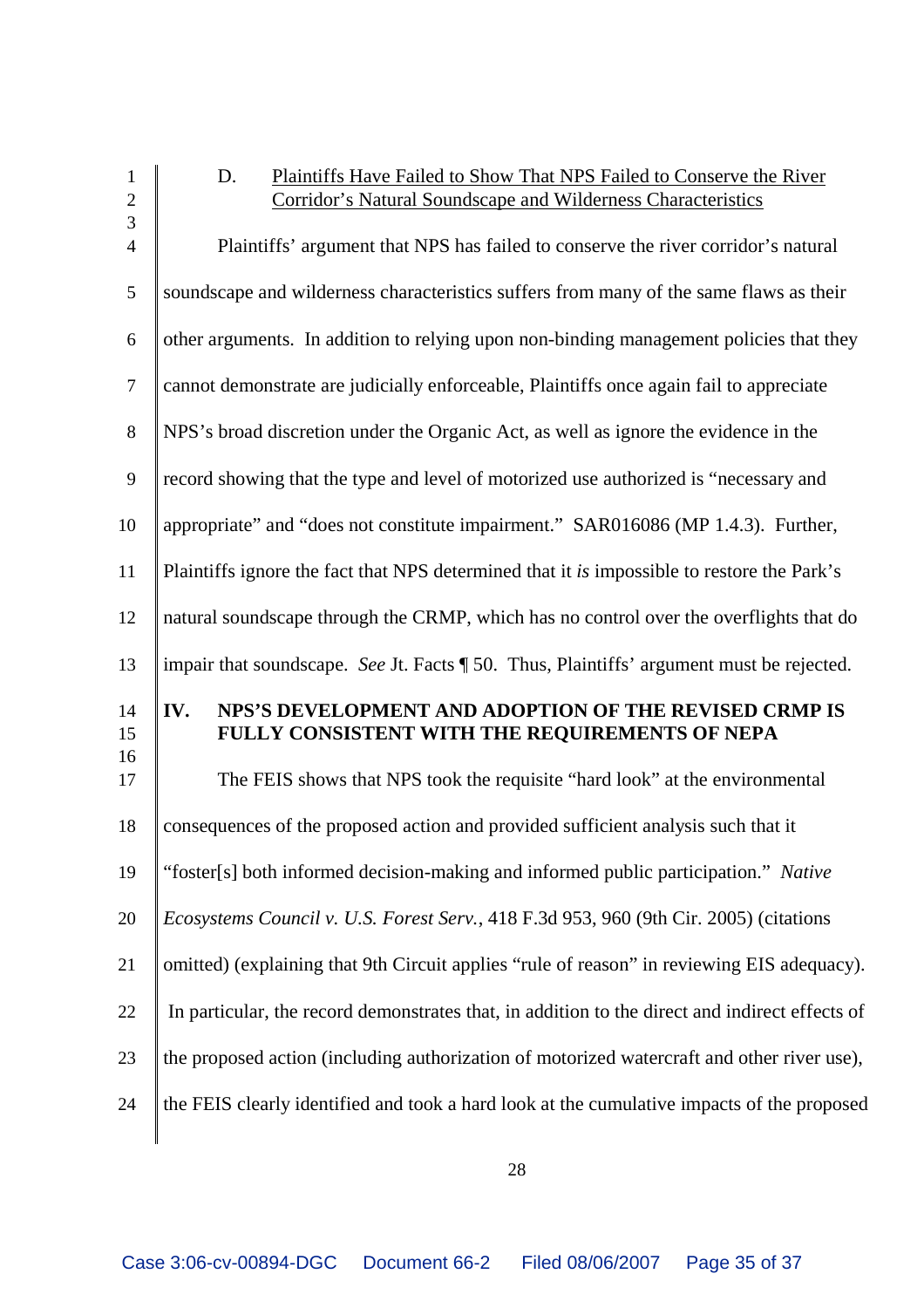| $\mathbf{1}$   | action, as defined under 40 C.F.R. § 1508.7, including impacts relating to wilderness         |
|----------------|-----------------------------------------------------------------------------------------------|
| $\overline{2}$ | character. The FEIS specifies that the "[m]ajor past, present, and reasonably foreseeable     |
| 3              | future actions considered" in the cumulative impact analysis includes, <i>inter alia</i> :    |
| $\overline{4}$ | operation of Glen Canyon Dam; tribal activities; and overflights. AR 105286 (FEIS Vol.        |
| 5              | II at 249). The FEIS evaluates the cumulative impacts associated with each of these           |
| 6              | activities on each relevant resource—e.g., soils, water quality, air quality, natural         |
| $\overline{7}$ | soundscape, wildlife, visitor use and experience, and wilderness character-in great           |
| $8\,$          | detail. See, e.g., AR 105386 (FEIS Vol. II at 349) (discussing activities contributing to     |
| 9              | cumulative noise impacts); AR 105424 (FEIS Vol. II at 387 ("Although Modified                 |
| 10             | Alternative H would contribute to the overall cumulative effects of noise on the park         |
| 11             | natural soundscape, even if all noise from all river recreation was eliminated from the       |
|                |                                                                                               |
| 12             | park (including river-related helicopter flights at Whitmore), the cumulative effects of      |
| 13             | aircraft noise would still be adverse, short- to long-term, and major."); Jt. Facts $\P$ 31.  |
| 14             | Recognizing the clear relationship between impacts on wilderness character and impacts        |
| 15             | on other resources such as natural soundscape and visitor use and experience (see, e.g.,      |
| 16             | AR 105825 (FEIS Vol. II at 778), the FEIS's analysis of cumulative impacts on                 |
| 17             | wilderness character explains that those effects are similar to those described for the other |
| 18             | resources in the relevant FEIS sections. See AR 105815 (FEIS Vol. II § 4.8); AR 105817        |
| 19             | (FEIS Vol. II at 780); AR 105828 (FEIS Vol. II at 791). It is therefore inappropriate to,     |
| 20             | as Plaintiffs do, read the FEIS's discussion of cumulative impacts on wilderness character    |
| 21             | in a vacuum, disregarding related analysis elsewhere in the document.                         |